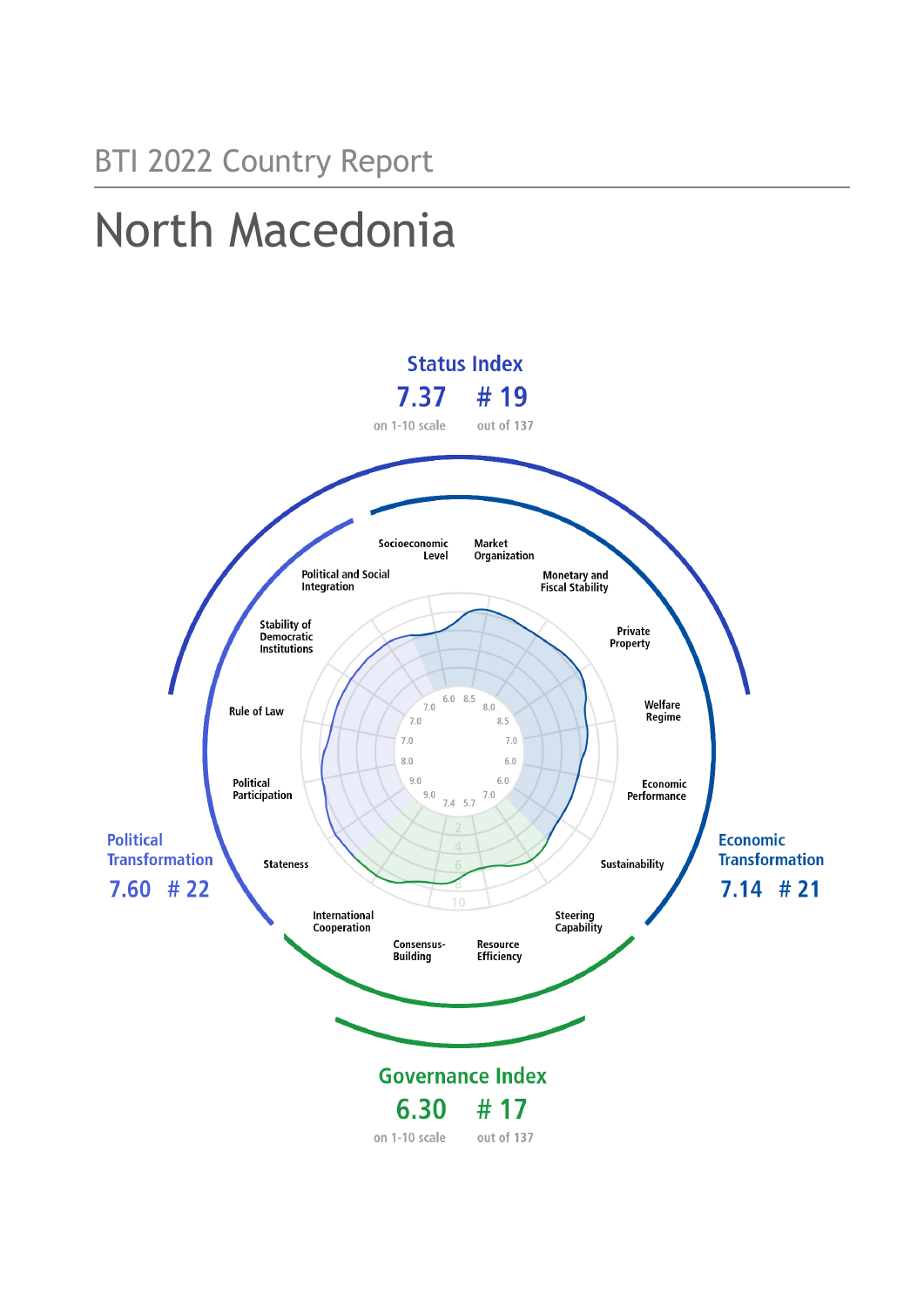This report is part of the **Bertelsmann Stiftung's Transformation Index (BTI) 2022**. It covers the period from February 1, 2019 to January 31, 2021. The BTI assesses the transformation toward democracy and a market economy as well as the quality of governance in 137 countries. More on the BTI at [https://www.bti-project.org.](http://www.bti-project.org/)

Please cite as follows: Bertelsmann Stiftung, BTI 2022 Country Report — North Macedonia. Gütersloh: Bertelsmann Stiftung, 2022.

This work is licensed under a **Creative Commons Attribution 4.0 International License**.

#### **Contact**

Bertelsmann Stiftung Carl-Bertelsmann-Strasse 256 33111 Gütersloh Germany

**Sabine Donner** Phone +49 5241 81 81501 sabine.donner@bertelsmann-stiftung.de

**Hauke Hartmann** Phone +49 5241 81 81389 hauke.hartmann@bertelsmann-stiftung.de

**Claudia Härterich** Phone +49 5241 81 81263 claudia.haerterich@bertelsmann-stiftung.de

#### **Sabine Steinkamp** Phone +49 5241 81 81507 sabine.steinkamp@bertelsmann-stiftung.de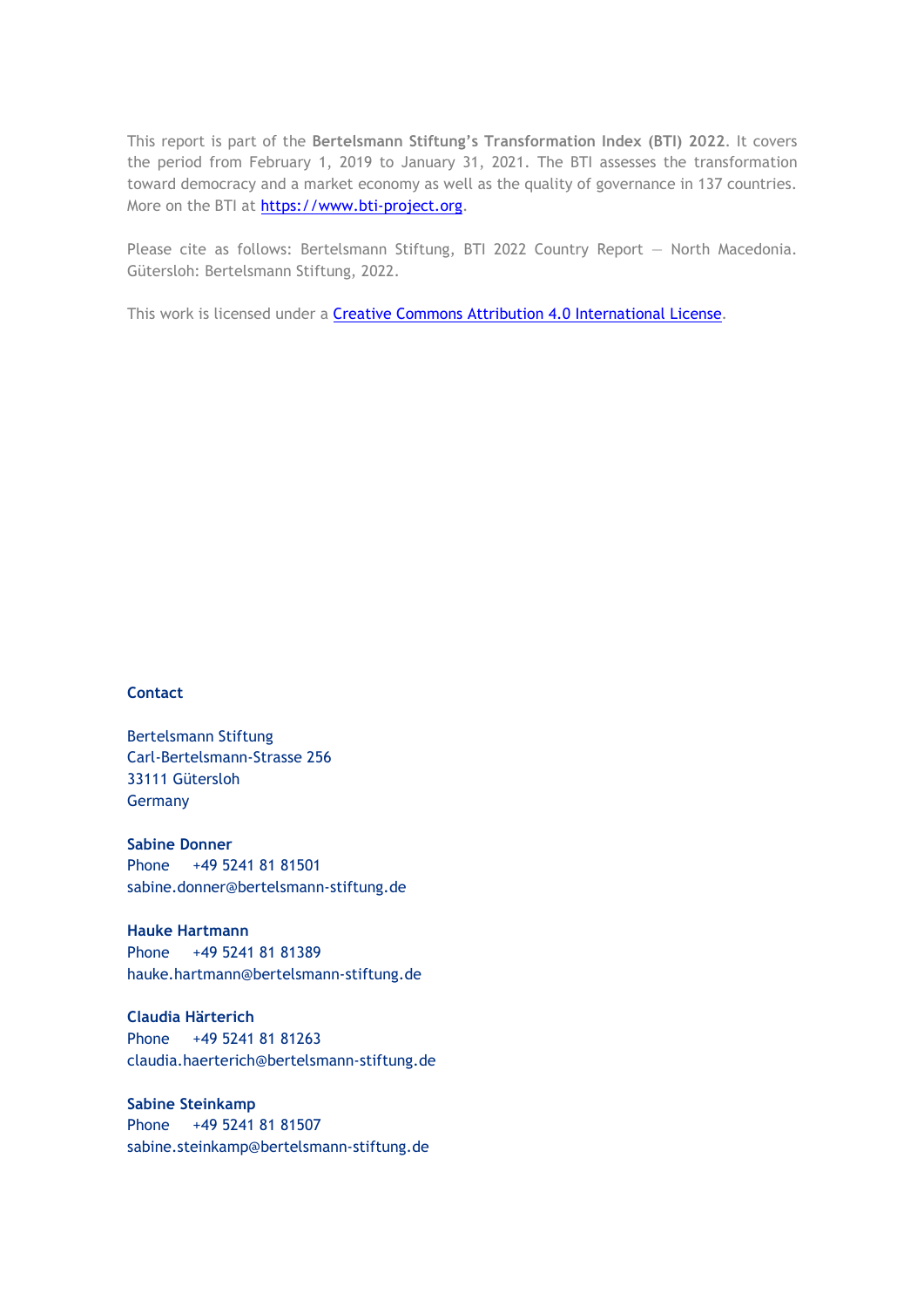#### **Key Indicators**

| Population               | M      | 2.1  | HDI                            | 0.774 | GDP p.c., PPP                | 16927 |
|--------------------------|--------|------|--------------------------------|-------|------------------------------|-------|
| Pop. growth <sup>1</sup> | % p.a. | 0.0  | HDI rank of 189                | 82    | Gini Index                   | 33.0  |
| Life expectancy          | vears  | 75.8 | UN Education Index             | 0.704 | Poverty <sup>3</sup><br>$\%$ | 7.1   |
| Urban population %       |        | 58.5 | Gender inequality <sup>2</sup> | 0.143 | Aid per capita               | 68.1  |
|                          |        |      |                                |       |                              |       |

Sources (as of December 2021): The World Bank, World Development Indicators 2021 | UNDP, Human Development Report 2020. Footnotes: (1) Average annual growth rate. (2) Gender Inequality Index (GII). (3) Percentage of population living on less than \$3.20 a day at 2011 international prices.

# Executive Summary

North Macedonia became the 30th member of NATO on March 27, 2020, achieving one of its main strategic goals. The accession to the European Union, however, is going through a rocky patch due to two blockages to starting the accession negotiations within the last two years. After the French veto in June 2019 based on the requirements for a new method of accession talks, Bulgaria blocked the start of the accession talks for North Macedonia because of the historical disputes related to Macedonian nationhood and language identity. Namely, in a memorandum supported by all the parliamentary politicians and sent to the member states in August 2020, Bulgaria accused North Macedonia of a "state-sponsored anti-Bulgarian ideology" and of having conducted "ethnic and linguistic engineering," calling for the country to "break with the ideological legacy and practices of communist Yugoslavia." This led to North Macedonia's declaring that the identity markers are non-negotiable and that it will focus on reforms within the country in the period ahead while hoping to resume discussions with Bulgaria after their parliamentary election in 2021.

North Macedonia held early parliamentary elections in July 2020 and regular presidential elections in April/May 2019. The ruling Social Democratic Union of Macedonia (SDSM) secured a narrow victory over the main opposition party, the Internal Macedonian Revolutionary Organization–Democratic Party for Macedonian National Unity (VMRO-DPMNE); Stevo Pendarovski, supported by SDSM, was elected president. After the parliamentary elections, SDSM kept the governing coalition with the ethnic Albanian Democratic Union for Integration (BDI), thus occupying both the presidency and the government. Both elections were fair and democratic, though with minor irregularities.

The COVID-19 pandemic hit North Macedonia under very special circumstances. As per the 2015 Przino Agreement, an interim government led by Oliver Spasovski (SDSM) and ministers from VMRO-DPMNE was appointed 100 days before early parliamentary elections scheduled for April 14, 2020 (later postponed to July 15). On February 16, 2020, the parliament dissolved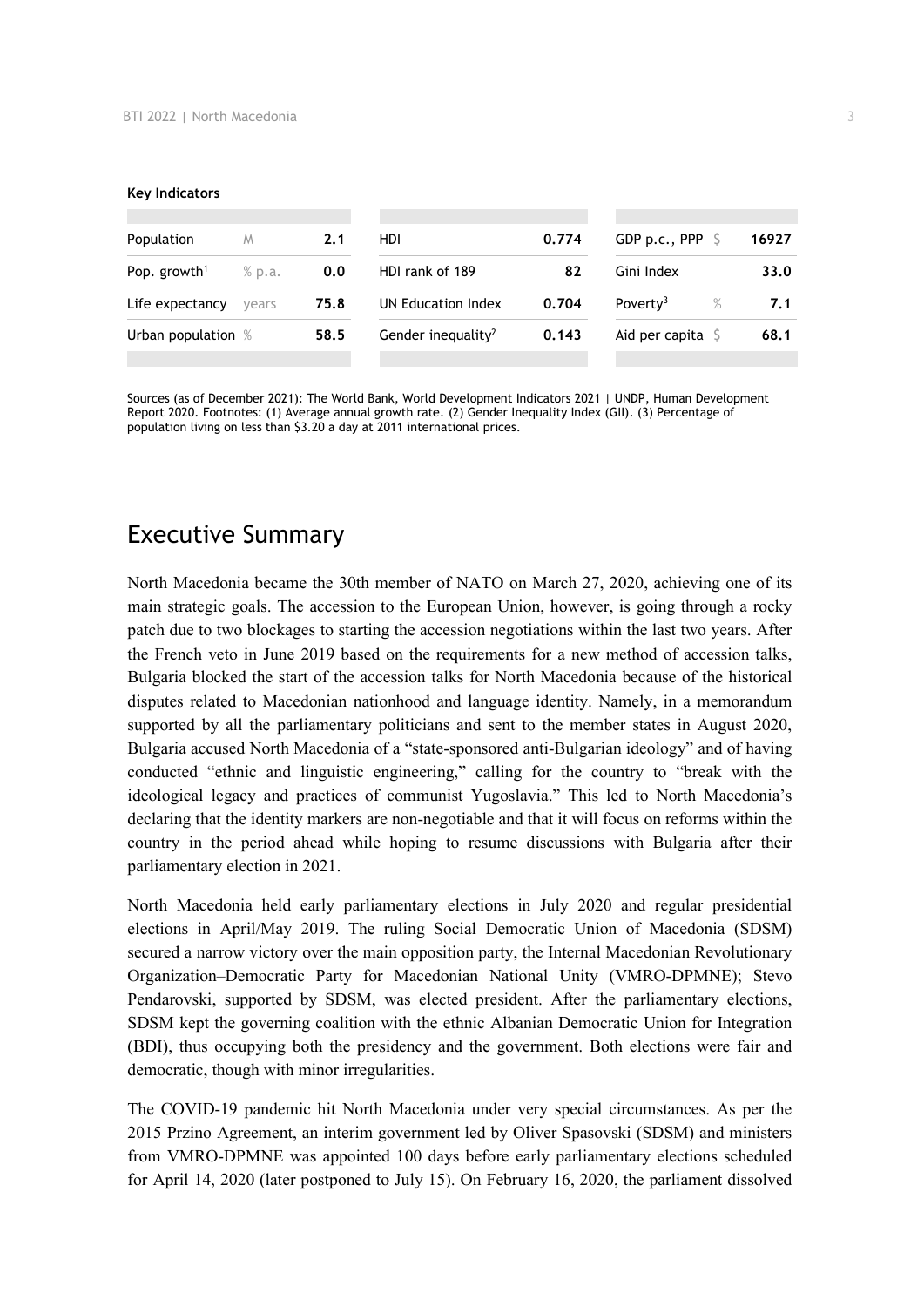itself, meaning that the pandemic hit the country when it did not have fully functioning institutions. President Pendarovski declared a state of emergency on March 18, 2020, for the first time in the country's history. A lockdown and several curfews were enforced to keep the infection rates low. The government introduced five packages of fiscal and monetary measures to support the most vulnerable citizens and businesses. At the beginning of February 2021, the number of infections reached 100,000 and deaths 4,000 – one of the highest death rates per million inhabitants.

The government aimed to curtail state capture and to strengthen democracy and the rule of law. While it has made some progress since the change of government in 2017 – mainly regarding human rights and freedoms – many economic and political challenges remain. The government has delivered on some promises that were made in its 2016 election campaign, but not others. For instance, even though the government had planned the introduction of progressive taxation, it reversed course under pressure from the business lobby and paused the plans. The lack of progress results from multiple factors ranging from internal government coalition dynamics to external pressures and clashing interests within the government. Although some progress has been made to prepare the economy for competition in the EU common market, weaknesses remain in education and innovation, and limited public investments (e.g., in infrastructure). North Macedonia remains overburdened with an unwieldy public administration. The government has increased transparency, accountability and involvement of stakeholders in policy‑making, but more work is needed to increase professionalism, transparency, efficiency, and equality in public administration. Likewise, the fight against corruption remains one of the biggest issues, while political will for difficult judiciary reforms seems to be weak among governing parties.

# History and Characteristics of Transformation

The statehood of North Macedonia can be traced back to August 1944 when it became one of six constituent republics of the Socialist Federal Republic of Yugoslavia. Independence was declared on September 8, 1991, after the collapse of Yugoslavia. According to the 2002 census results, ethnic Macedonians constitute a majority (64% of total population), while Albanians form the largest minority (25%). The country's reforms have focused simultaneously on three issues: state-building, democratic development and establishment of a functioning market economy. During the 1990s, ethnic Albanians contested the nation-state approach of political elites, notwithstanding Albanians' inclusion in parliament and the government. Ethnic Albanians wanted more collective rights, including the introduction of an official bi-ethnic state system. Increased grievances, in conjunction with deteriorated security after the Kosovo crisis in 1999, led to an armed conflict between Albanian rebels and government forces in 2001. The European Union and the United States helped to mediate a quick resolution to the conflict with an agreement between warring parties signed in August 2001. The Ohrid Framework Agreement (OFA) envisioned political and constitutional reforms in response to the demands raised by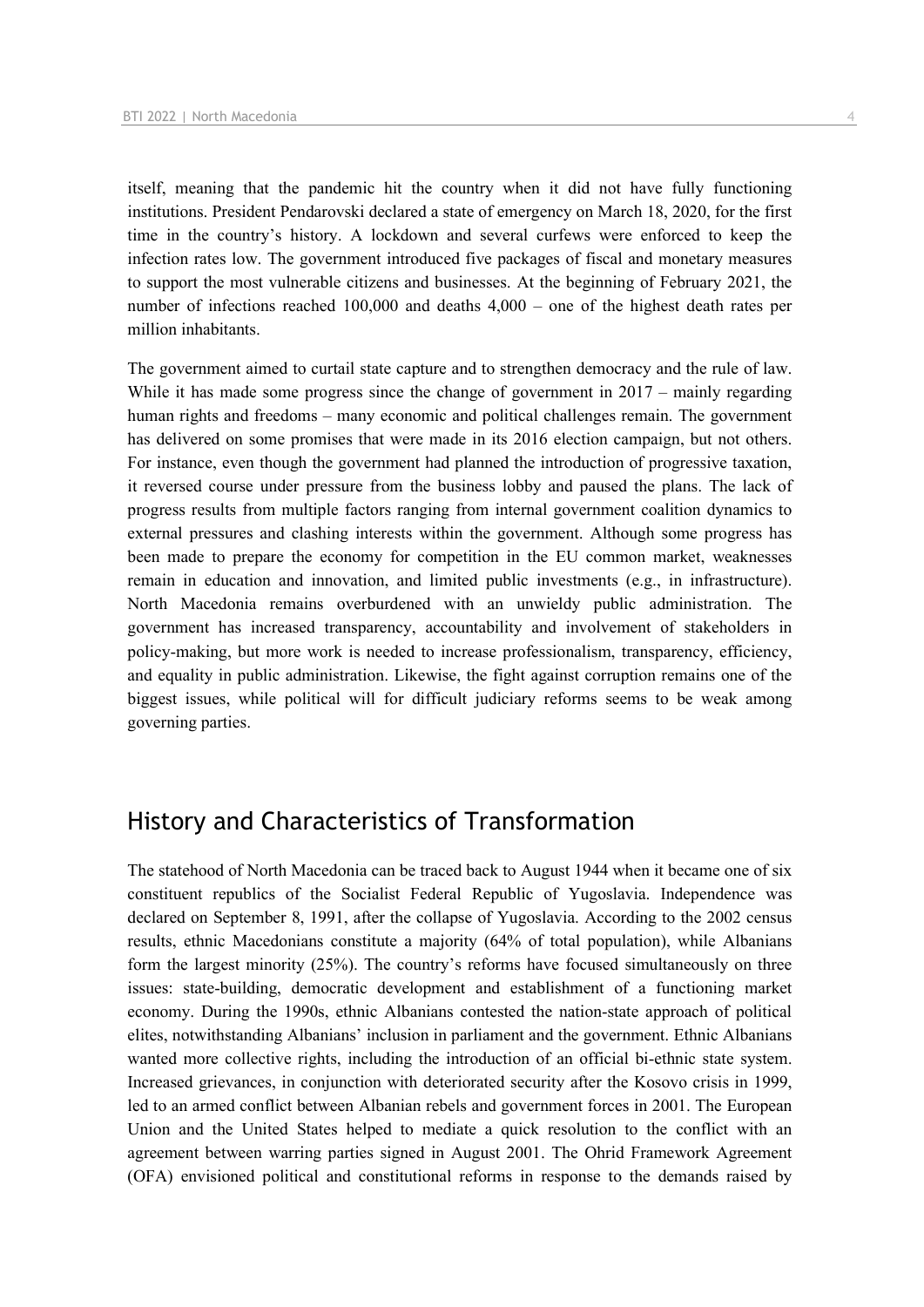ethnic Albanians. It also introduced some power-sharing features, such as the double majority principle (consent from minorities represented in parliament) for key parliament decisions, municipal decentralization, an official role for minority languages, representation of minorities in public administration and confidence-building measures. As part of conflict prevention, the government signed a Stabilization and Association Agreement with the European Union in 2001 aimed at liberalization of trade and establishing an institutional framework for cooperation. The European Union supported interethnic consolidation based on the OFA and considered the successful implementation of OFA as a significant achievement in meeting EU criteria, when the country became an official candidate for EU membership in December 2005. The integration of North Macedonia in the European Union is still challenged by the domestic need for reforms and establishing efficient rule of law, but also externally by the ongoing enlargement debates inside the EU, as well as bilateral disputes with neighboring Greece and, more recently, Bulgaria.

The long-standing name dispute with Greece, which impeded EU and NATO integration, was resolved on June 12, 2018 with the Prespa Agreement. The country agreed to change its constitutional name to the Republic of North Macedonia, define its citizens as "Macedonians/citizens of the Republic of North Macedonia" and continue calling its language Macedonian. These changes were translated into constitutional amendments, which were approved by two-thirds of the parliament. As a result of the successful ratification of the agreement by the parliaments in both countries, North Macedonia joined NATO as its 30th member state on March 27, 2020 after the Accession Protocol for North Macedonia to NATO was ratified in all the NATO member states.

A largely unsuccessful privatization process in the 1990s set the scene for a free market economy but left many unemployed and socially excluded and the country's already weak industry decimated. Over the years, the country maintained macroeconomic stability and grow reserves; however, it grappled with low growth rates up to the mid-2000s. A Euro-Atlantic perspective, solid macroeconomic data and a focus of higher foreign investments and growth is the main economic strategy of the governments. However, the positive development has been short-lived. Even though the government was able to protect the country from the negative impact of the financial and economic crisis in 2008 and continued to make considerable efforts to promote North Macedonia as an investment destination, failures to ensure the rule of law endanger the viability of economic reforms. In addition, internal and external debt increased along with social transfers and unproductive public spending, which called into question the sustainability of the economic model. Some of these trends have been reversed since the change of government in 2017.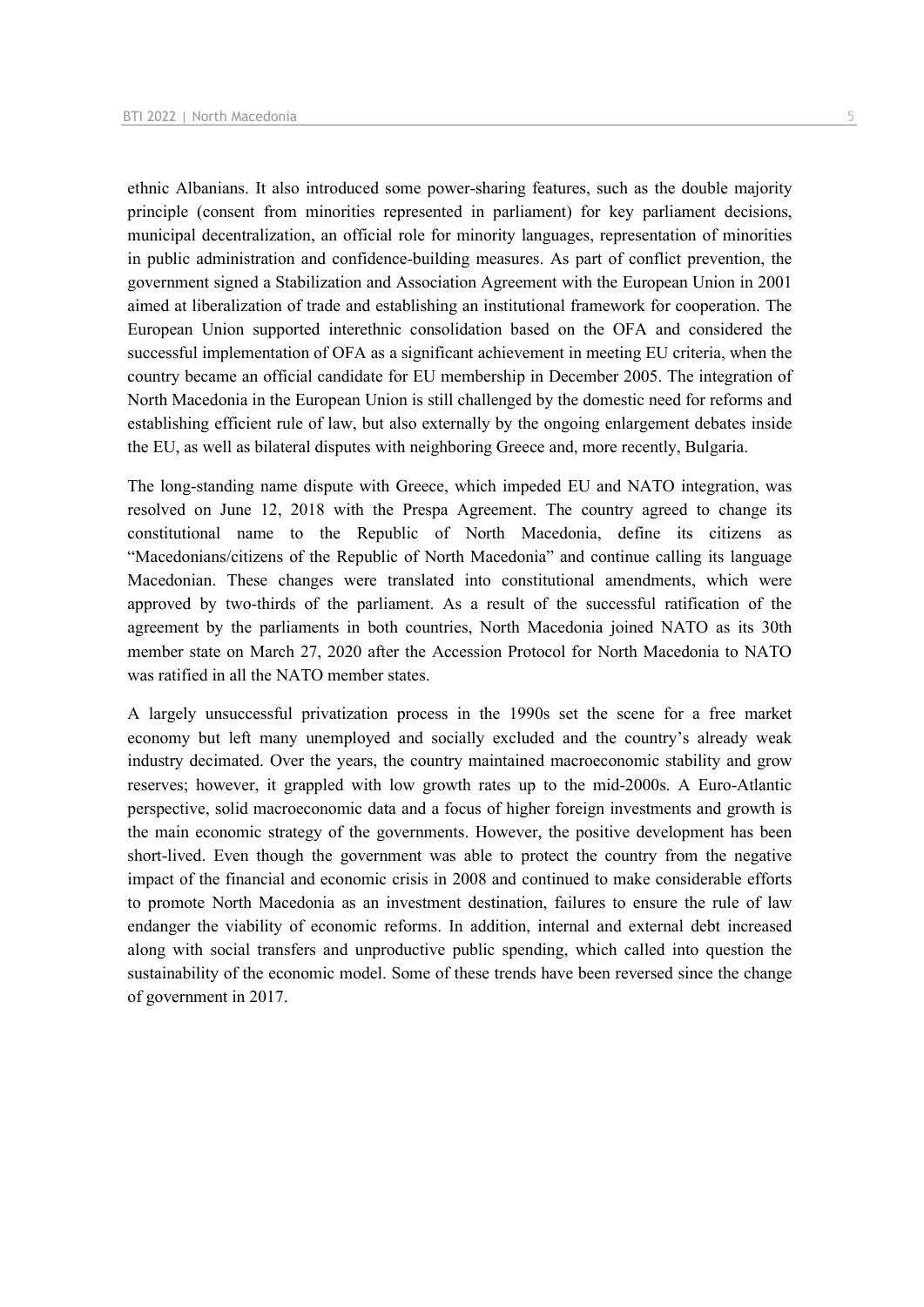The BTI combines text analysis and numerical assessments. The score for each question is provided below its respective title. The scale ranges from 1 (worst) to 10 (best).

# Transformation Status

## I. Political Transformation

#### **1 | Stateness**

The Republic of North Macedonia has the monopoly over the use of force in its territory. Government institutions are able to establish control over the entire territory of the country, and there are no organized armed groups contesting the legitimacy of the state monopoly. The implementation of the Ohrid Framework Agreement (OFA), which brought a peaceful resolution to the armed conflict in 2001, largely subdued interethnic conflict and contributed to consolidation of the state's monopoly of use of force. In general, interethnic relations are still fragile and remain an easy target for constant politicization, especially given the lack of statewide attempts to deal with the past. The ethnically charged retrial of five ethnic Albanians over the murder of five ethnic Macedonians in the outskirts of Skopje in 2012 was finally resolved with a verdict after several delays. However, the lack of new evidence and similar verdicts did not put an end to speculations and, during periods in which COVID-19 restrictions were in place, led to ethnically motivated protests in Skopje of ethnic Albanians chanting "UCK" (a reference to the National Liberation Army, the Albanian rebel group involved in the 2001 conflict), which is considered a highly polarizing message that disturbs ethnic Macedonians. Border control is fairly stable, if not without some important challenges. Risks posed in rural regions by the clan-like organized crime groups in the north and west are under control by the organs of the state monopoly of power. The security hazard of further mobilization of radical fundamentalists from North Macedonia to join terrorist groups is minimized and is dependent on future global trends of terrorist escalations.

While interethnic relations are improving, the legitimacy of the nation-state remains challenged. Ethnic identification is strong and commonly used for political mobilization; ethno-national mobilization complicates the creation of a common state identity. Recent controversies include the debate around the inclusion of ethnic self-identification on official ID cards. Increased ethnic demands were again reflected in the last stages of the negotiations for the new governing majority. BDI, the biggest party of the ethnic Albanians, ran an electoral campaign featuring the

#### Question Score



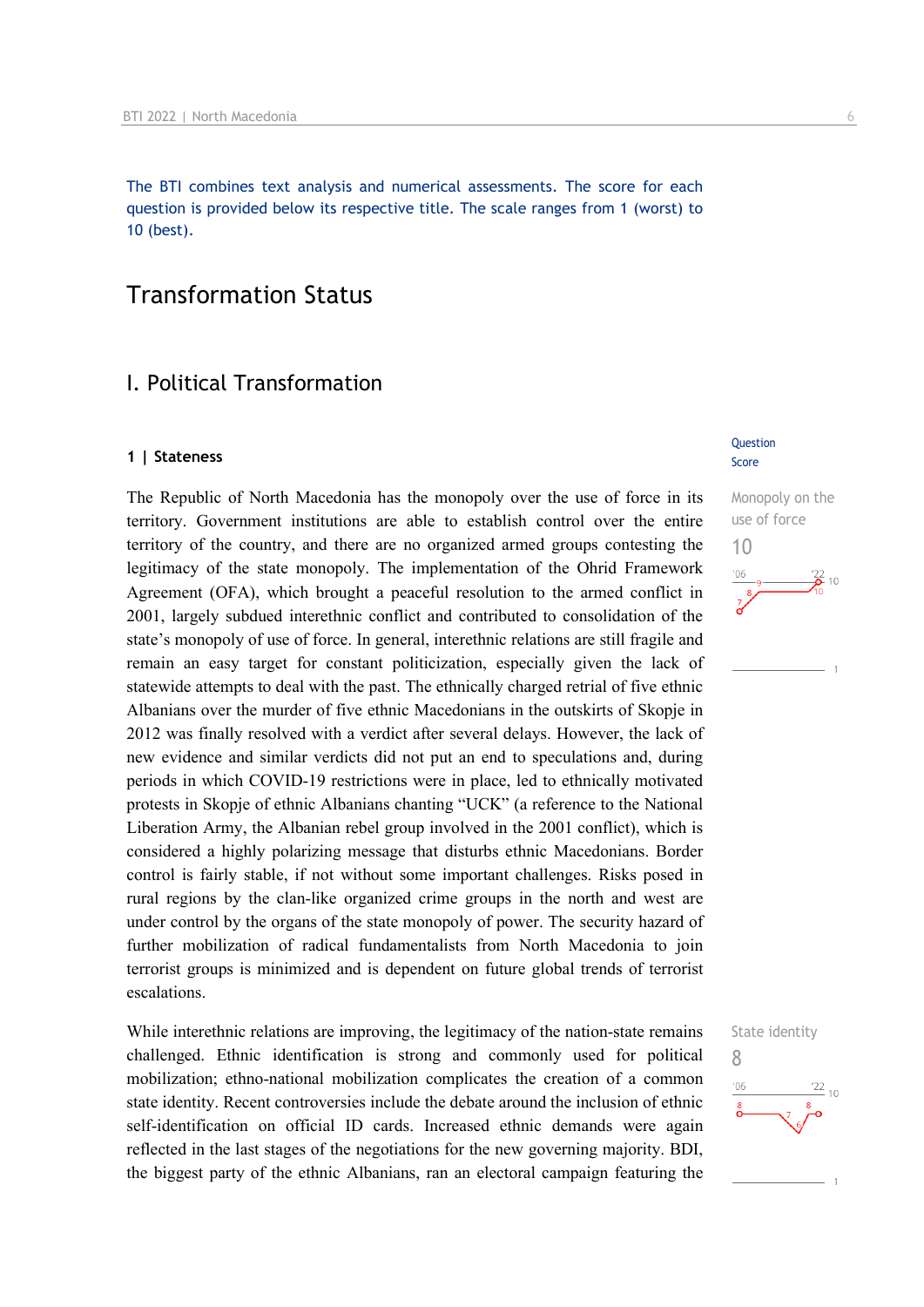slogan "Why not?" and a single most prominent promise of an ethnic Albanian as the new prime minister. On the other hand, the ruling SDSM retains stable support among ethnic Albanians and the party created the first interethnic coalition with the Besa Movement by presenting a joint list of candidates in July 2020 elections. The oppositional VMRO-DPMNE continued to use ethnonationalist rhetoric both in relation to the Albanian minority and to the country's name change following the Prespa Agreement with Greece. Similar strategies are deployed by ethnic Albanian parties, in government and opposition alike, which use ethnic symbolism and nationalistic narratives to increase their electoral support.

By law, all citizens have the same civil rights. The country's various ethnic, religious, and cultural minorities are not excluded, de jure or de facto, from citizenship. However, some minorities, such as the Roma, continue to face significant discrimination in practice. The Ohrid Framework Agreement (OFA) implementation involves legal provisions to ensure the inclusion of ethnic minorities. Among them, the double ("Badinter") majority principle requires that laws that directly affect the culture, language use, education, personal documentation, and use of symbols receive the support of the majority of members of parliament that represent minority communities. This has ensured minority inclusion both in the legislative and the executive branch. For example, the first ethnic Albanian deputy prime minister, who also leads the Ministry of Political System and Inter-Community Relations overseeing the OFA implementation, was appointed after the parliamentary elections of 2020.

However, there are strong concerns that the employment of minorities is politicized and still used to nurture clientelistic linkages with voters. The principle of "equitable representation," intended to guarantee employment quotas for minority members in public institutions, has been used to put the clientele of the minority parties in government on the government's payroll, without giving them administrative or work duties.

Ahead of the 2021 census, the first one in twenty years, debate on the citizenship law was politicized after the oppositional ethnic Albanian parties proposed making it exceptionally easy to obtain citizenship. The draft law proposed granting citizenship based on three witness statements that a citizen of the former Yugoslavia lived in North Macedonia at the time of independence in 1991. According to the opposition VMRO-DPMNE, the proposal presumably meant to issue "even more citizenships to Albanians from Kosovo who covet Macedonian passports for the ease of travel." The political parties have claimed that at the moment, 70,000 people do not have citizenship but reside in the country. As of early 2021, the changes to the citizenship law were blocked by parliamentary procedures.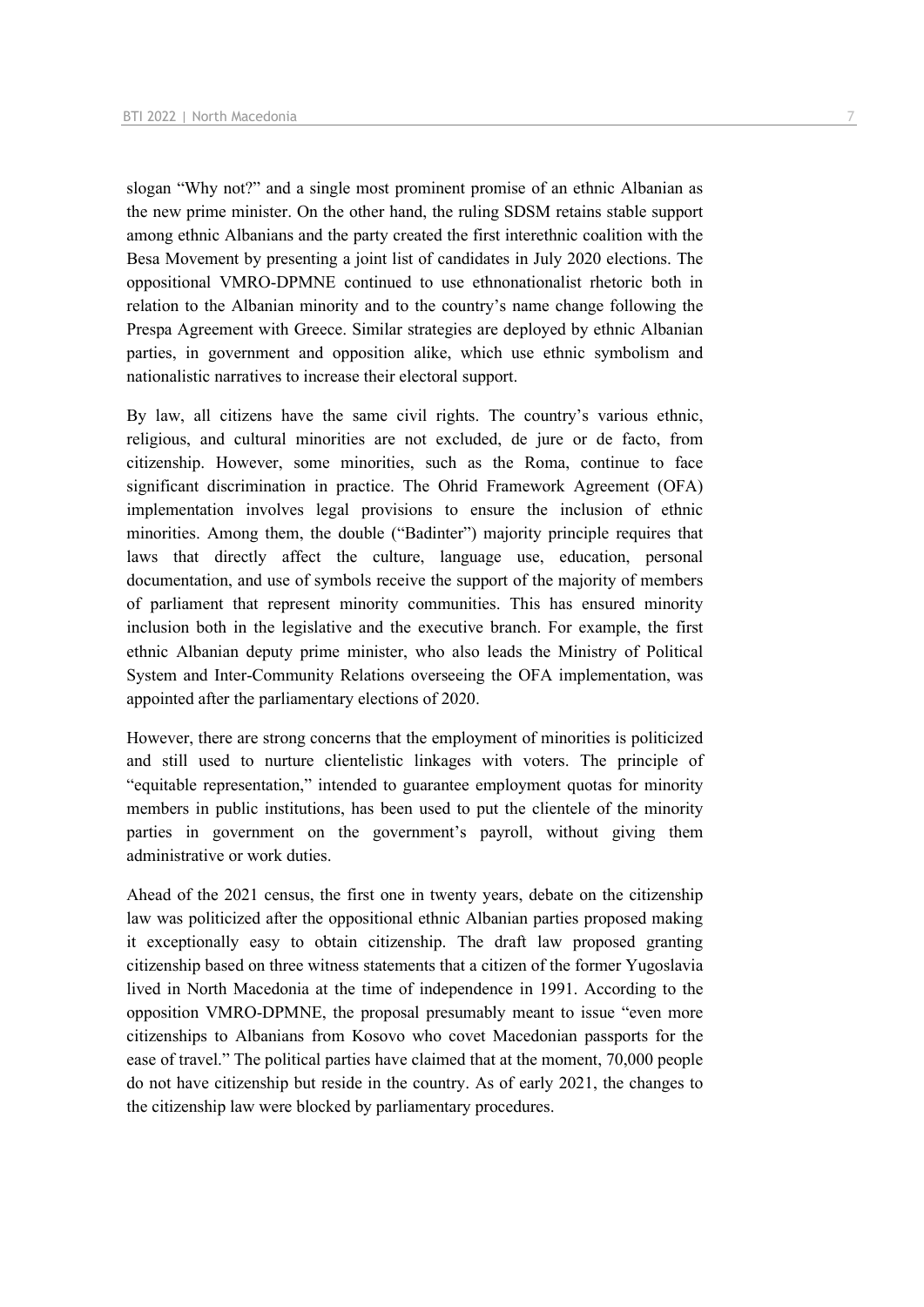The separation of church and state is stipulated by the constitution, and the legal status of churches, religious organizations, and religious groups is established according to law. However, in practice, religious communities are not equal. The Macedonian Orthodox Church and the Islamic Religious Communities are favored and tend to have close ties to those in power. New Christian and Islamic denominations, especially the ones that are challenging the more dominant religious organizations, face difficulties in registration and activities.

Furthermore, church officials remain strongly involved in public affairs, and leading clerics sent concerning signals regarding respecting social distancing especially during the most important religious holidays such as Christmas, Easter, and Ramadan. For example, Orthodox bishops argued that sharing a teaspoon during communion will not spread the infection, while the head of the Islamic Religious Community declared "that the coronavirus is dead" in summer 2020.

However, the influence of religious organizations on legislation affecting the entire population appears rather low. For instance, both the Law on Pregnancy Termination and the Law on the Prevention and Protection against Discrimination were adopted in 2019 despite strong objections from MOC and IRC.

The administrative structures of the state are in place and provide most of the basic services throughout North Macedonia. 98-99% of the population has access to sanitation facilities and water sources. In the past, the country has in made efforts to reform public administration (i.e., enacted several new laws and created new strategies to promote reforms) and to improve the delivery of public services, including creating necessary infrastructure for e-government and e-services. However, the implementation of reforms faces significant challenges. A major challenge was to secure the necessary technical support for the digitalization of education. The other main challenge is the employment in the public administration through the clientelistic linkages (especially regarding the Democratic Union for Integration, BDI). The public perception echoes reports from different international organizations that the country has failed to develop a merit-based system for its public administration and employment remains based on party affiliation. The perception of corruption in public administration also remains prominent.

While basic services were not significantly limited or disrupted due to COVID-19, the pandemic further exposed some inefficiencies. For instance, many administrative procedures require a recent certificate from the registry books (no older than six months), even though some of these are not available electronically and require physical presence, exposing people to health risks.

Efforts continue to improve the quality of public service provision in crucial areas like social security, yet the enormous public administration remains a significant burden for the state budget.

No interference of religious dogmas 9



Basic administration 9 $\frac{22}{10}$  $'06$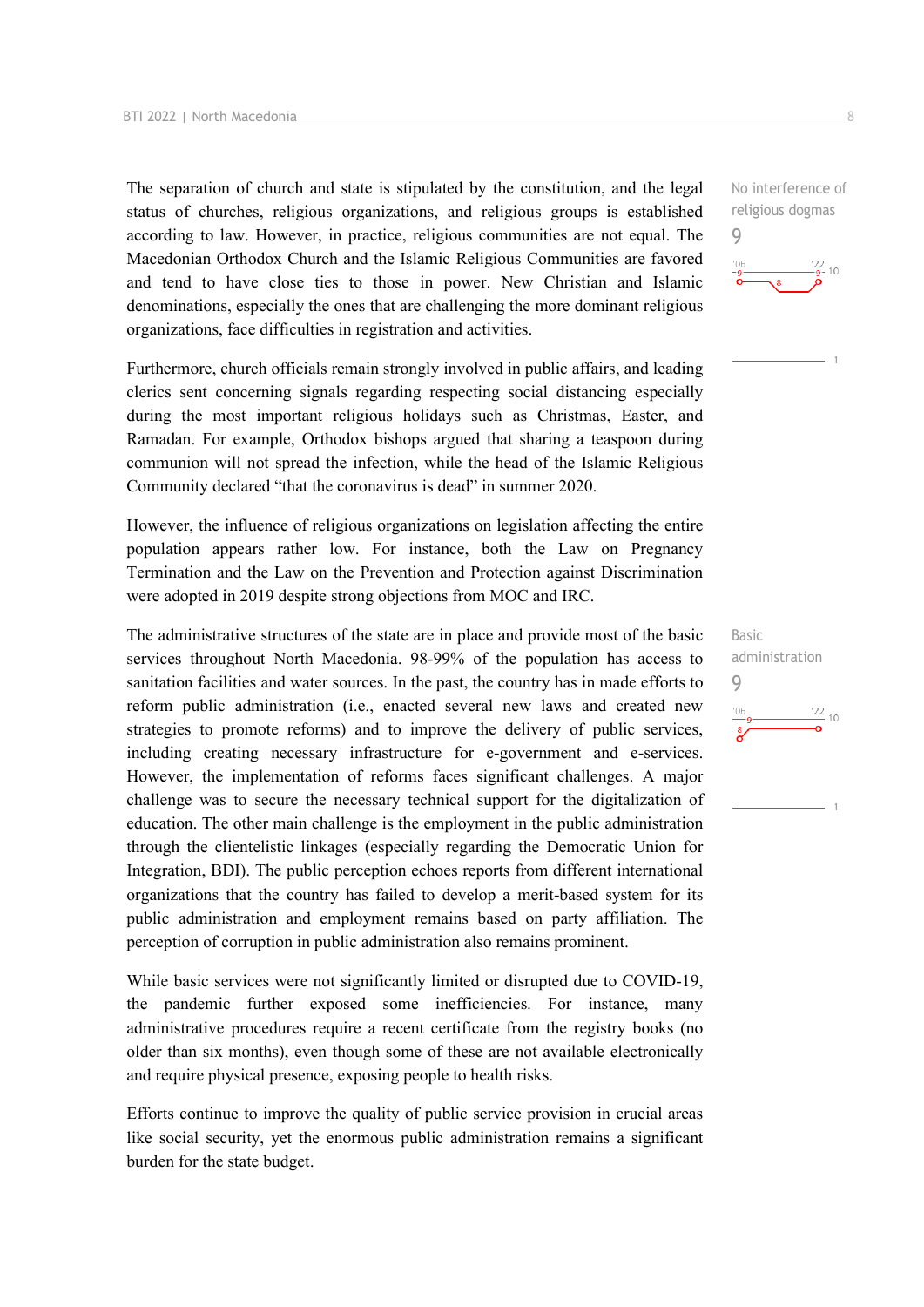#### **2 | Political Participation**

Presidential elections were held in North Macedonia in spring 2019. In the second round, Stevo Pendarovski of the ruling Social Democratic Union of Macedonia (SDSM) defeated Gordana Siljanovska-Davkova of the opposition VMRO-DPMNE. The turnout was only 41.7% in the first round and 46.7% in the second round – just above the second-round minimum requirement of 40%. The country's new name – formally ratified earlier that year – continued to divide ethnic Macedonians and eclipsed other campaign issues. Local elections in three municipalities on the same day filled mayoral positions left vacant by deaths and a resignation after criminal issues.

Election administration was professional, transparent, and impartial, enjoying the confidence of most stakeholders. The information systems of the State Electoral Commission (SEC) suffered some technical malfunctions that raised questions about information and communications technology (ICT) security. However, SEC published detailed preliminary results on its website soon after the end of voting.

Both rounds of elections were calm and well-administered, and all candidates accepted the results. The overall assessment of the election by the OSCE mission was positive, as key procedures were followed. Some eligible voters were missing from electoral registers and some family and group voting was observed, particularly raising concerns about women's right to vote freely and secretly. Clear indications of vote-buying were observed during the second round.

Early parliamentary elections initially scheduled for April 12, 2020, were postponed until July 15 due to the COVID-19 pandemic. Prime Minister Zaev called for early elections after North Macedonia failed to get a date for pre-accession negotiations with the European Union. Even though political parties disagreed over the necessity of holding elections at the time of an alarming increase in COVID-19 patients, SDSM stressed the absolute necessity of having a functional parliament (the previous parliament having been dissolved in February) and a new government that could make decisions on pandemic management to replace a technocrat government installed in January.

The elections took place under adjusted health protocols due to the pandemic. This included a separate early voting day for voters who tested positive for COVID-19 and those in self-isolation. The polling stations were adjusted to secure social distancing, and SEC introduced a comprehensive educational campaign. The elections were free and fair, without major incidents. Though it complied with health recommendations, turnout was low (51%). SDSM and their multiethnic preelection coalition "We Can" which included the Besa Movement (an ethnic Albanian party) won 46 seats, two more than the VMRO-DPMNE-led opposition coalition. The Democratic Union for Integration (BDI) won the highest support

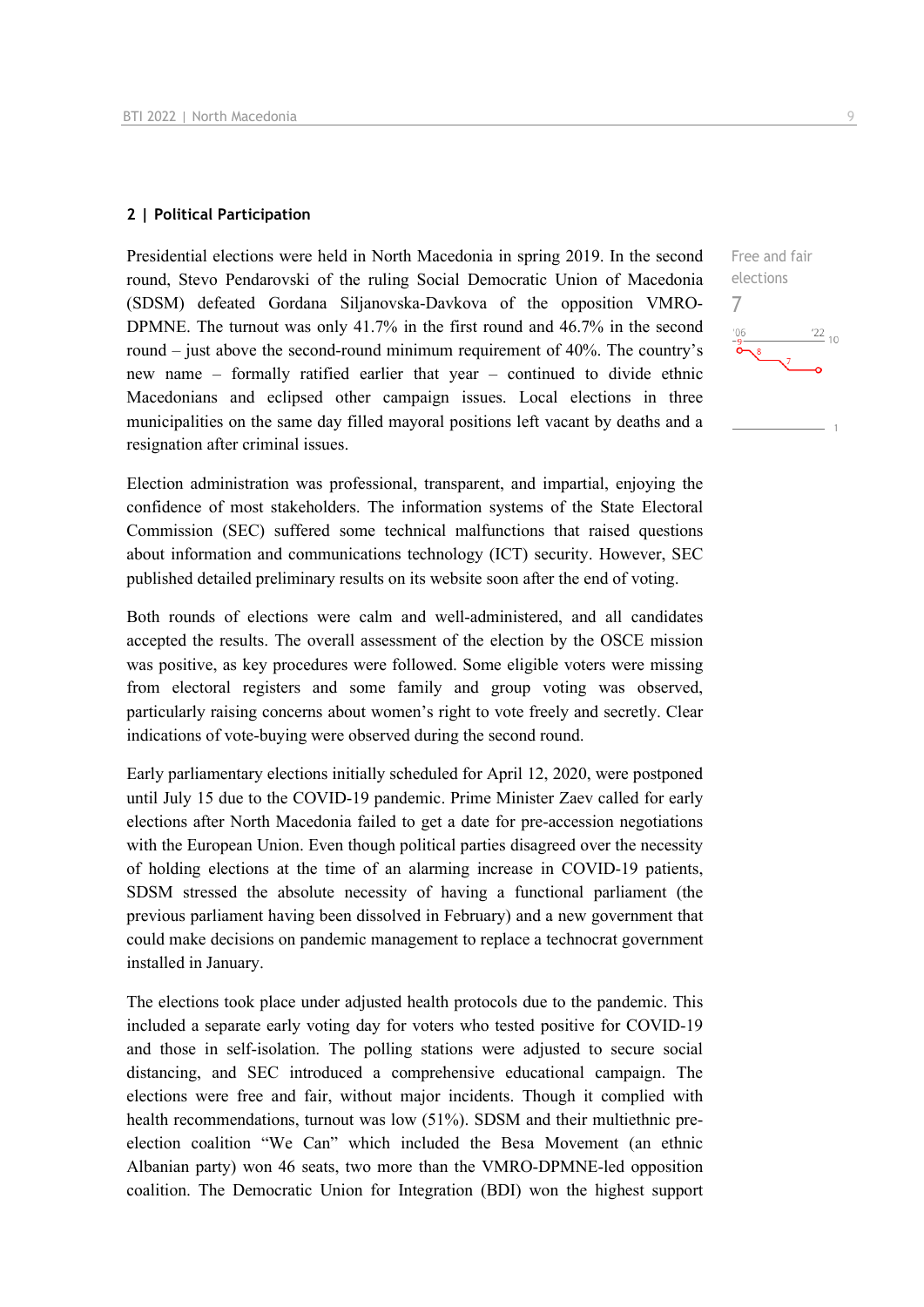among ethnic Albanians with 15 seats, while the opposition Alliance of Albanians won 12 seats. BDI's campaign was predominantly focused on the promise of the first ethnic Albanian prime minister.

Soon after the voting ended, the SEC website was hacked, which resulted in disparities between votes counted and the data entered into the computer system of the Electoral Commission. This caused doubts over the validity of the official results. The major complaints about the campaign and the election day were related to political finance and misuse of budgetary resources. The State Commission for Prevention of Corruption (SCPC) was responsible for these cases, and it established violations in two of six complaints. One of the cases of abuse of budgetary resources was overturned by the Administrative Court.

Democratically elected political representatives have the effective power to govern. North Macedonia has no military, clergy, or political groups with veto powers that can undermine democratic procedures. However, business elites are believed to have significant influence in political processes. The separation of power between the different branches is constitutionally defined, but in practice, the executive dominates over the legislative branch, and the executive's tendency to influence the courts and the judiciary persists. The president holds a mainly ceremonial role, and the cooperation between the government and the president follows constitutional norms. Reforms have attempted to increase control over intelligence services and prevent overreach similar to the wiretapping scandal in 2015 – when, according to Zoran Zaev, who was the leader of the opposition at the time, over 20,000 citizens were under surveillance.

Freedom of association and assembly rights are guaranteed by the constitution. The law for citizens' associations and foundations, which was adopted in 1998 and amended in 2007 and 2009, enables citizens to form and join independent political or civic groups. The government respects this right.

However, the close alignments between the NGOs and political parties still persist from the political crisis of 2015-2017, when numerous civil society representatives assumed high-ranking positions in the cabinet of the prime minister and other institutions. Some of them maintain their government positions. The appointment of NGO representatives to government positions, along with some statements made by Prime Minister Zaev, initially undermined the role of the sector as a corrective to government and left the sector's independence under question. While some of the damage has since been repaired by the NGOs, the dividing lines between the government and the NGO domain are still perceived as blurred. The pressure against the civil society that characterized the period of the VMRO-DPMNE government has decreased, and it has escaped the constant stigmatization and attacks by the media and individuals under close control of the VMRO-DPMNE it experienced during that period.



9

 $106$ 

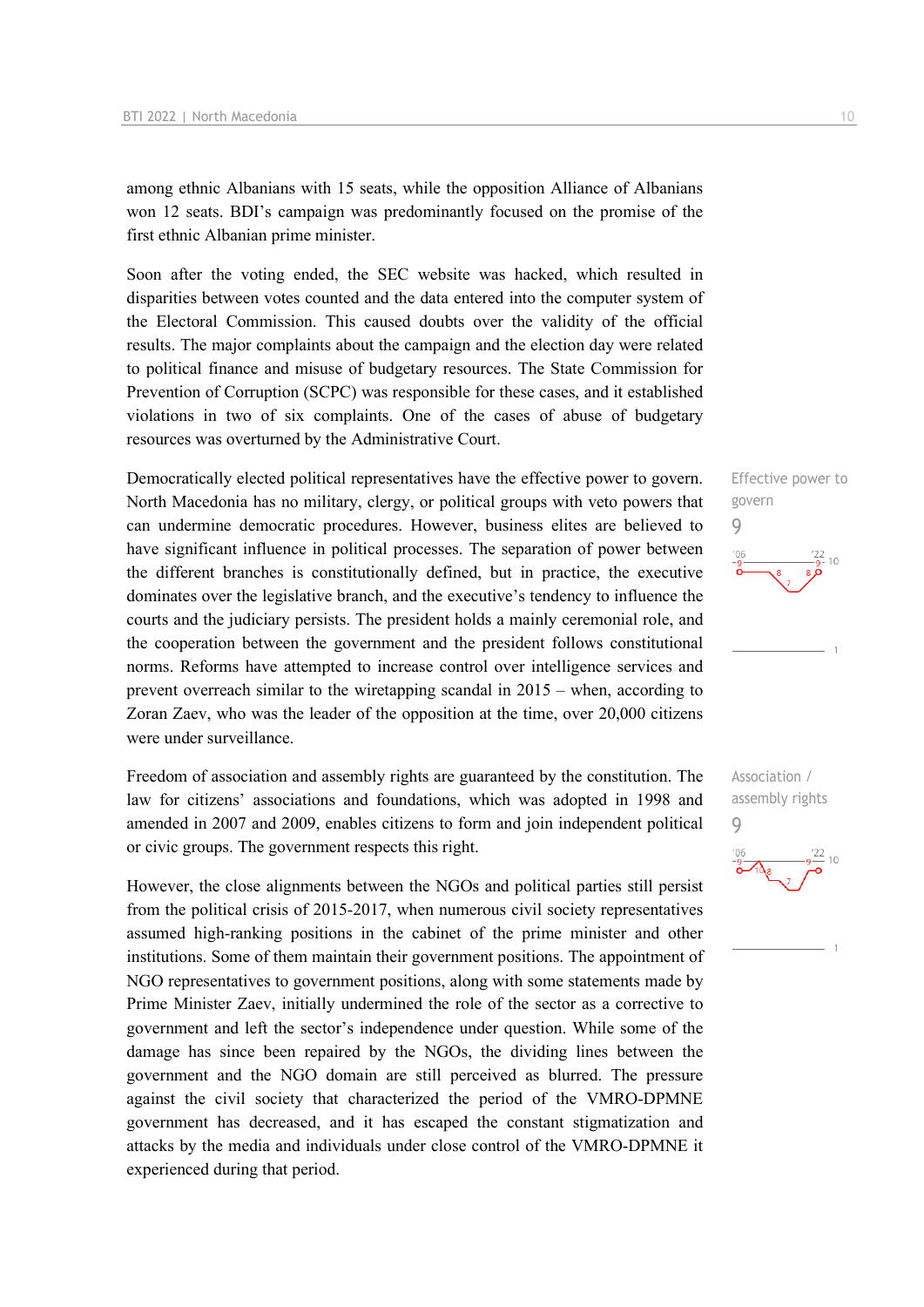The restrictions on assembly rights during the state of emergency were introduced on March 12, 2020, and were in place during different peaks of the pandemic, usually restricting gatherings in public spaces to two to five people at a time. In November 2020, the government banned domestic gatherings of over four people and in December, it banned gatherings at public squares and spaces to prevent social celebrations for Christmas and New Year Eve. Fifteen people participating in a May 31, 2020 protest named "Stop the breach of rights and freedoms, stop the vaccines, stop 5G antennae, stop the fake pandemic" were fined for breaching the rules. Beyond short periods of restrictions, the freedom of assembly has largely been unrestricted and there have been numerous unobstructed protests. Athletic and entertainment events remained restricted most of the time, and social distancing was obligatory at every event, including at the campaign meetings and rallies of the political parties.

The constitution guarantees the freedom of speech, and a legal framework for protecting the freedom of expression is in place. Government control of the media has been reduced compared to the period of rule by VMRO-DPMNE and Prime Minister Nikola Gruevski. There is no systematic control of the media, although individual occasional pressures and threats for legal processes against journalists are still present. In several instances, the Agency for Audio and Audiovisual Media Services has reacted strongly against government officials threatening media with lawsuits, labeling such efforts as pressure against the media.

The national radio and TV public broadcaster retains the managing and editorial structure from the VMRO-DPMNE era four years after the change of government. The media landscape remains polarized, although the situation has improved slightly. The pressure of government structures on journalists has significantly decreased, and the existence of the opposition media is not endangered. The spread of false information is very high and increased during the COVID-19 pandemic. Hate speech remains present and is seldom addressed by relevant institutions. Online media remains highly under-regulated.

#### **3 | Rule of Law**

In North Macedonia, power is divided among the three branches of government: the parliament (Sobranie), the executive (the government and the president) and the judiciary. The president can veto legislation once but must accept it if the same bill passes again. Generally, the president collaborates well with the government – mainly because the president and the government come from the same end of the political spectrum, in contrast to the time when Gjorgje Ivanov, supported by VMRO-DPMNE, was still a president. The Constitutional Court evaluates and decides whether laws are in accordance with the constitution, and individual citizens can file a case to the Court to evaluate an entire law or part of it.



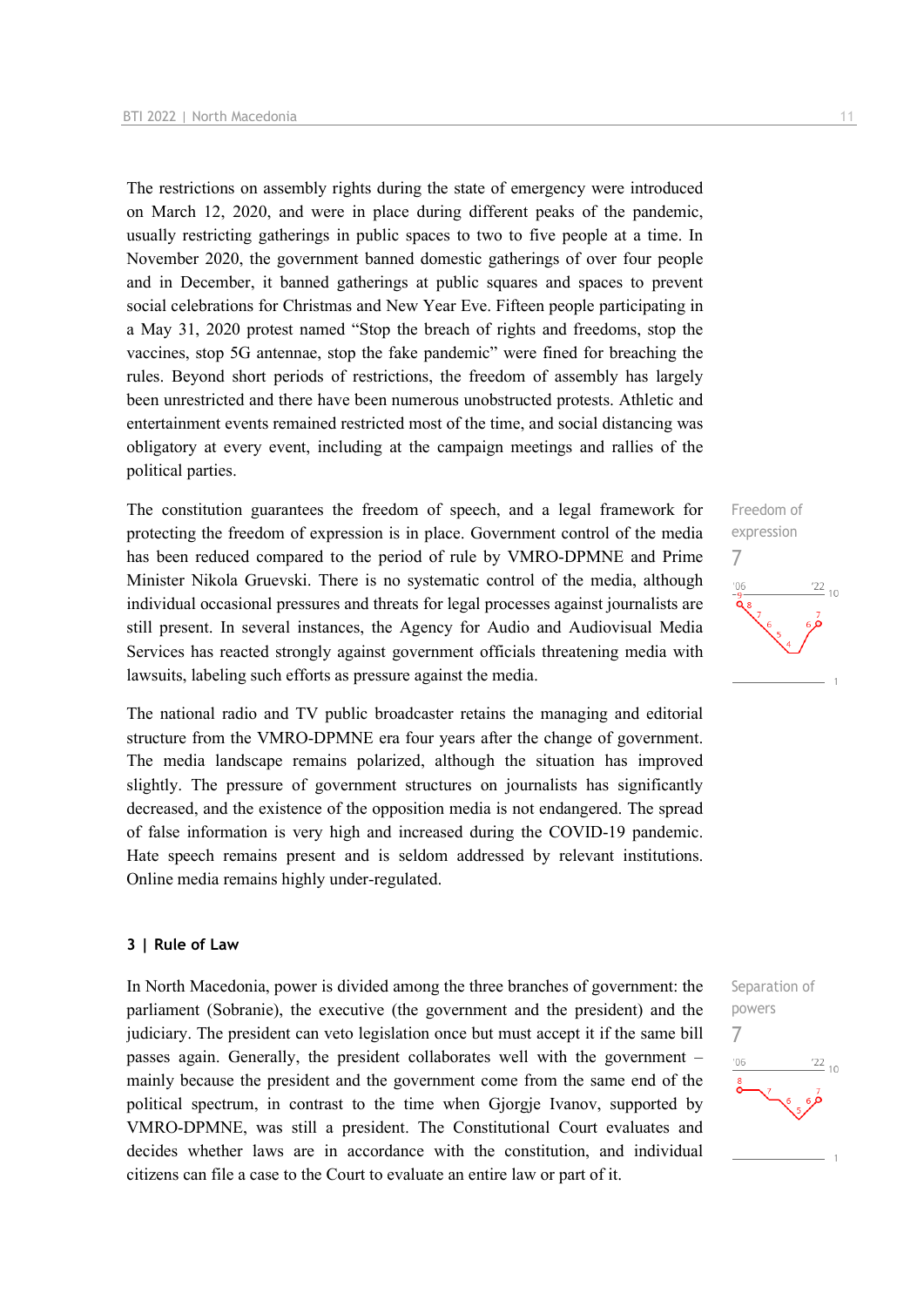The parliament is functional, but still highly polarized. The government remains dominant over the parliament in the legislative agenda but, given the slim majority in government, the quorum requirement can easily be politically instrumentalized by the opposition. The opposition VMRO-DPMNE, The Left (Levica, a new parliamentary group) and the Alliance for Albanians all use filibustering to block some proposals of the government. That has led to a blockage of the work of the legislature.

The COVID-19 pandemic hit North Macedonia in a peculiar period. In line with the 2015 Przino Agreement, a technocrat government led by Oliver Spasovski, a technocrat prime minister, and ministers from VMRO-DPMNE was appointed 100 days before the early parliamentary elections scheduled for April 14, 2020 (later postponed for July 15). On February 16, 2020, the parliament dissolved itself, meaning that the pandemic crisis hit the country when it did not have fully functioning institutions. A state of emergency was declared by President Pendarovski on March 18, 2020 and extended several times. As the parliament was dissolved, the government made the decisions necessary to deal with the crisis. A lockdown and several curfews were enforced to keep the infection numbers low. The fact that the opposition was part of the technical government during the first wave of the pandemics did not help to achieve national unity, as parties used this opportunity for blame-shifting.

A set of reforms of the judiciary intended to decrease political control took place during the review period. On February 16, 2020, the parliament adopted a new Law on Public Prosecution with a two-thirds majority, and the government announced the completion of the legal framework for the judicial reform. The new law – a key condition for EU membership negotiations – will pass the control of major corruption and organized crime cases to the public prosecution office. While the judiciary governing structures have not changed since before the 2015-2017 political crisis, their loyalty has been shifting toward the new governing majority; the courts remain susceptible to political influence.

The independence of the judiciary is formally guaranteed by the country's legal framework and has gradually been strengthened in practice. There is a court budget council, an academy for judges and prosecutors, and self-elected judicial and public prosecutors councils that appoint and dismiss judges and prosecutors. According to the European Commission's progress report for 2020, good progress was made on the implementation of the judicial reform strategy, but systematic implementation of the strategy's action plan remains to be ensured.

New rules for the appointment, promotion, disciplining, and dismissal of judges have been introduced, and the judicial council has taken a more proactive role. The announcement for vetting judges – which raised high hopes of increasing accountability of the corrupted judiciary among citizens – has yet to be fully implemented. So far, it amounts to action taken against few individuals without serious systematic consequences.

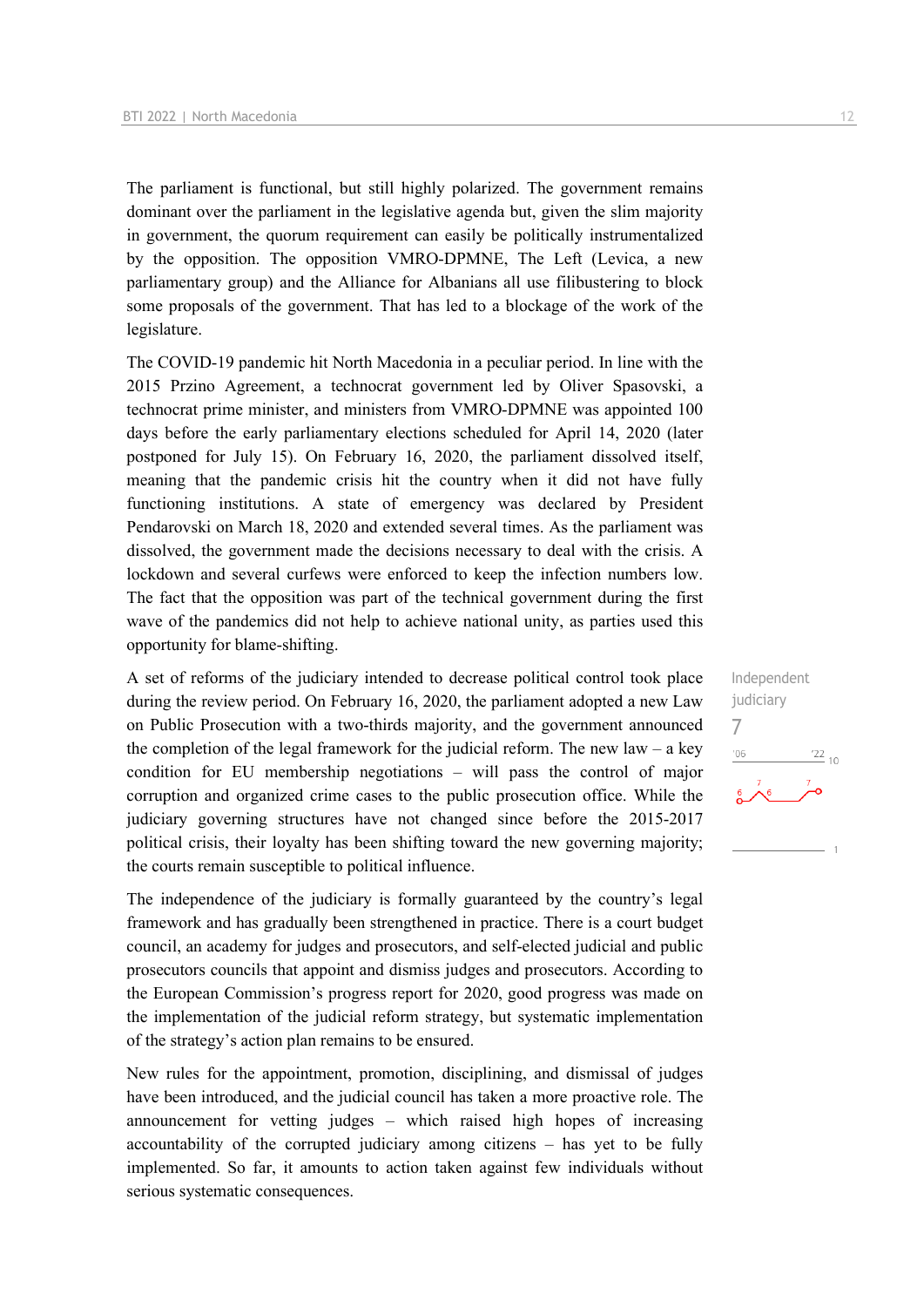The situation with the Special Prosecutor's Office (SPO) has been especially concerning. SPO – the most trusted institution among citizens in 2017, and one that symbolized hope that those responsible would be held accountable – was involved in a large bribery and extortion scandal. Katica Janeva, the former special prosecutor, was found guilty of misuse of office and sentenced to seven years in jail. In a highly publicized "extortion" scandal, she was accused alongside Bojan Jovanovski, a showman turned businessman. The court found that Jovanovski, colluding with Janeva, used information from the SPO and asked for  $E1.5$  million from Orce Kamcev – one of the country's wealthiest entrepreneurs investigated by SPO – to get him out of detention and regain his passport. With the changes in the Law for the Public Prosecutor, SPO was abolished, and all active cases were delegated to the public prosecutor.

The legal framework for prosecution of office abuse is largely in place; however, the relevant institutions lack resources. They need to increase capacities and improve their horizontal cooperation, such as of the anti-corruption agency with the public prosecutor. At the same time, corruption remains prevalent, and attempts to decrease it have produced only small concrete results. In general, the legal resolution of corruption cases takes an extremely long time, including in high-level cases started by the former SPO's office, and the courts remain inefficient in dealing with the processes. Still, several cases of office abuse, including the most prominent one against the head of the Special Prosecutor's Office, Katica Janeva, were processed. In the case of Katica Janeva, it resulted in a jail sentence.

Civil rights are guaranteed by the constitution, and in principle, there are institutions to protect them, such as the ombudsman, the Commission for Protection of Discrimination and the Directorate for Personal Data Protection. Most of these independent bodies, however, became staffed with high-profile former or current politicians. The most prominent example is the selection of Naser Ziberi, BDI's recent candidate for prime minister, for the new ombudsman. Similar trends appeared also during the selection of the new members of the Commission for Protection of Discrimination, even though some of them came from the NGO sector.

Some vulnerable groups are often subject to discrimination and the denial of basic liberties. The authorities' selective application of established laws especially harms the Roma and the poor. Some progress has been made in securing basic access to health services to women from rural regions and Romani women.

A "Public Room" scandal revealed a secret group sharing nude pictures of women, including underage girls, without their consent on the Telegram messaging app. The slow reaction of the police and the prosecutor's office and allegations that members of the police themselves had been involved shows a lack of capacity and willingness of the institutions to fight against this problem.



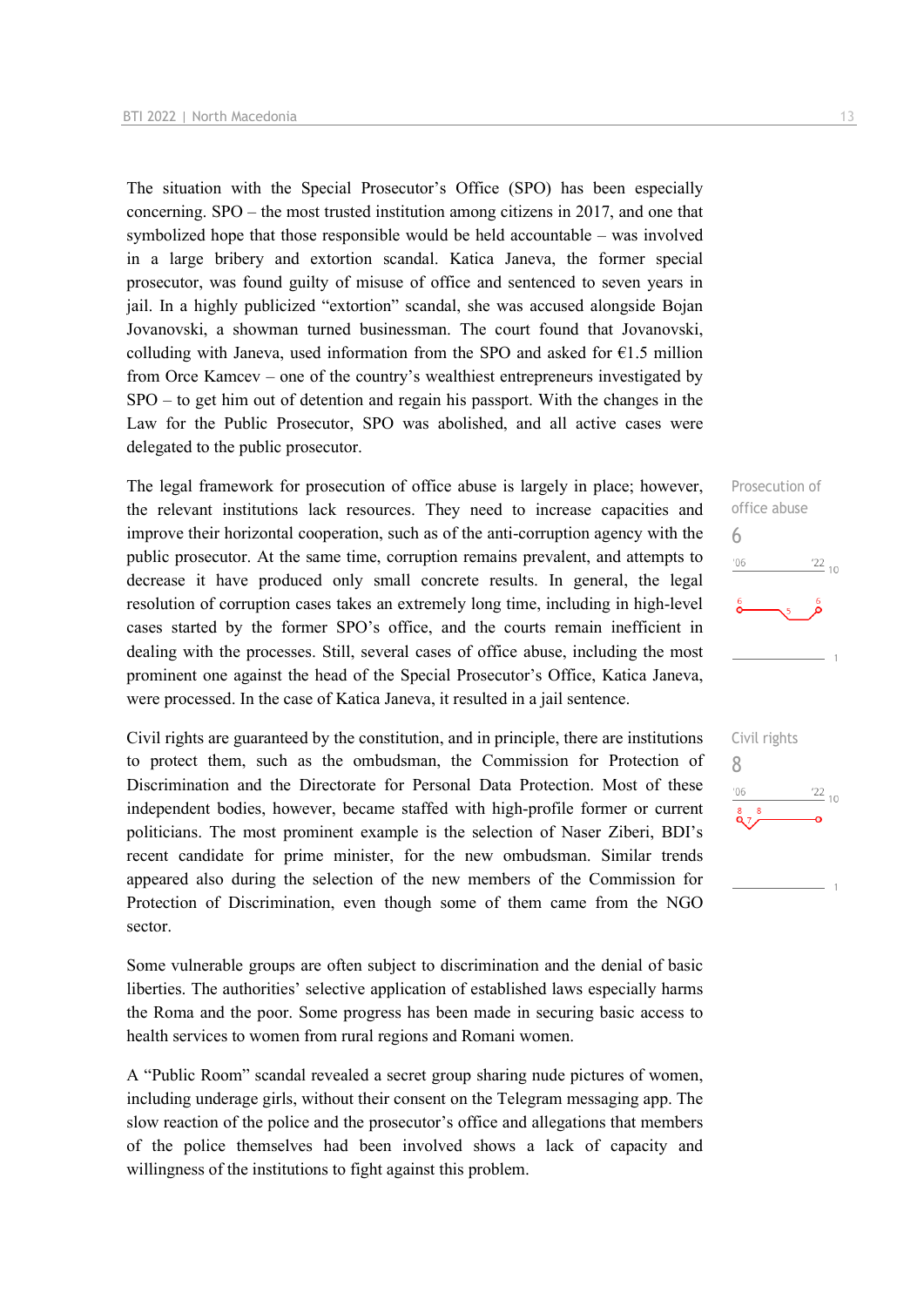The new government reintroduced LGBTQ+ as a protected category in the law against discrimination after the Constitutional Court had blocked the law. Although hate speech against the LGBTQ+ community has decreased and the government has shown higher levels of support for this group, members of LGBTQ+ groups and advocates of their rights are still targeted with physical violence, harassment, and derogatory language, even from journalists and official political representatives.

Finally, prisons have poor infrastructure and remain crowded. The number of incarcerated people is higher than the capacity of the country's prisons.

#### **4 | Stability of Democratic Institutions**

The democratic institutions are relatively stable since slowly returning to normality after the prolonged political crisis and violence that ended in 2017. Although parliamentary debates are highly polarized and the opposition uses filibustering and absence when the majority is struggling to achieve a quorum, the parliament is stable and functioning.

The new government has full political control and since the ruling coalition (SDSM, BDI, and Besa Movement) also controls nearly 90% of the mayoral positions, the communication and cooperation between different levels of government are smooth. Collaboration between President Stevo Pendarovski, supported by SDSM, and the SDSM-led government is stable and uncontested.

Citizens accept the legitimacy of democratic institutions. In principle, all influential political actors accepted democratic institutions in the past. The opposition continues to oppose the use of the new constitutional name of the country (for highly symbolical political purposes) but continues to participate in the political life of the country. The highly polarized environment between the government and the opposition is the chief obstacle to the higher efficiency of institutions. A consensus was achieved only in very few cases, such as the agreement about the Law on Prevention and Protection from Violence against Women and Domestic Violence.

#### **5 | Political and Social Integration**

The Social Democratic Union of Macedonia (SDSM) and Internal Macedonian Revolutionary Organization – Democratic Party for Macedonian National Unity (VMRO-DPMNE) are the main political parties in North Macedonia. SDSM is a reformed social democratic successor of the League of Communists of Macedonia. For VMRO-DPMNE, VMRO refers to a Macedonian revolutionary movement in the early 20th century and DPMNE to "Macedonian national unity" as their core objective. The two parties have alternated in power and remain the main significant





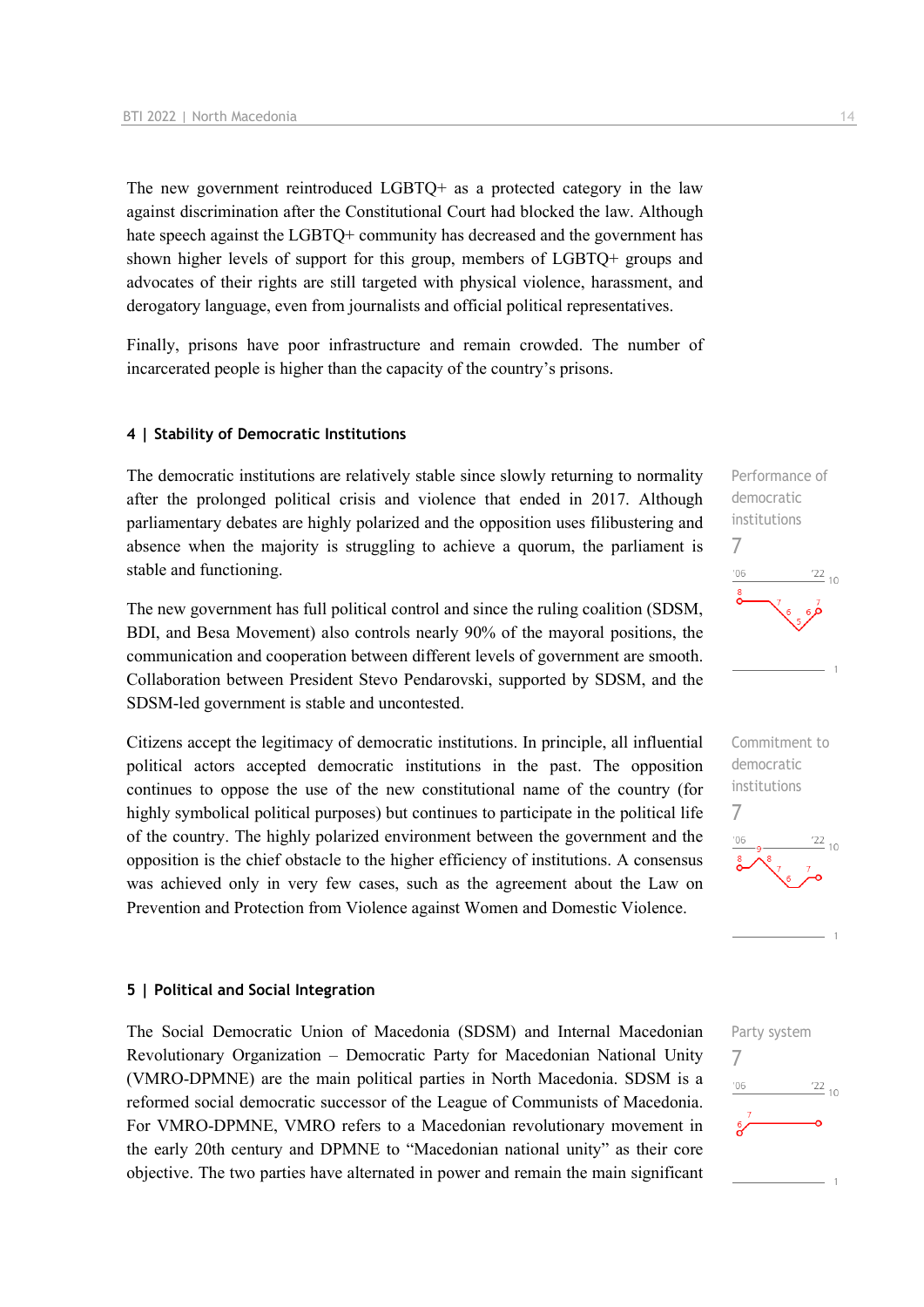players, although smaller new and splinter parties have emerged. Since the electoral system was changed to proportional representation in 2002, SDSM and VMRO-DPMNE lead block coalitions in elections. Ethnic Albanian parties have sought political reforms to improve the status of their community. Democratic Union for Integration (BDI), founded by the leaders of the National Liberation Army, a rebel group involved in the 2001 conflict, has been part of the ruling coalition between 2002 and 2006, and since 2008. BDI's dominance among ethnic Albanians has been contested by the Alliance for Albanians (AA) promoting Albanian nationalism and mobilizing former supporters of the Democratic Party of Albanians, and the Besa movement, a conservative ethnic Albanian party currently included in the ruling coalition.

Ethnicity is the main political cleavage, and ethnic nationalism remains important for political mobilization, although political opponents within ethnic groups are also strongly polarized. In 2020, SDSM formed a pre-election coalition with an ethnic Albanian party (Besa Movement) for the first time, and SDSM has been gaining support in majority ethnic Albanian areas. However, voting largely continues to follow ethnic lines. A new anti-establishment party, The Left (Levica), entered the parliament in 2020, combining a progressive economically left platform with a nationalist agenda opposing the Prespa agreement, the agreement with Bulgaria, the law on languages, etc.

Clientelism plays an important role in party support. After coming to power, all major political parties find various ways to extend public goods to targeted groups. For example, the number of employees in public administration increased and subsidies for farmers and pensions increased. In return, the parties expect political and voter support, although not as explicitly as during the VMRO rule.

The number of splinter and new parties remains high, but party system fragmentation and electoral volatility have decreased. The power struggle inside VMRO-DPMNE might have possible consequences in the future. An initiative committee unrecognized by the party leadership announced an irregular party congress for the first half of 2021, seeking to change the party leader. SDSM has been recounting its membership before organizing the first direct elections of the party leader. This is, however, more symbolic given that Zoran Zaev, the current leader and prime minister, has consolidated power inside the party.

The government has declared openness and interest to collaborate with different interest groups. For instance, the Strategy for Cooperation between the Government and Civil Society 2018-2020 aimed to create a stronger working relationship between the NGO sector and the government. While in principle, there has been more communication between the two and certainly more openness from the SDSM-led government than the previous ruling coalition, the impact of civil society organizations has been limited. Often, the government is reactive, correcting its course after adverse civil society reactions to its plans.

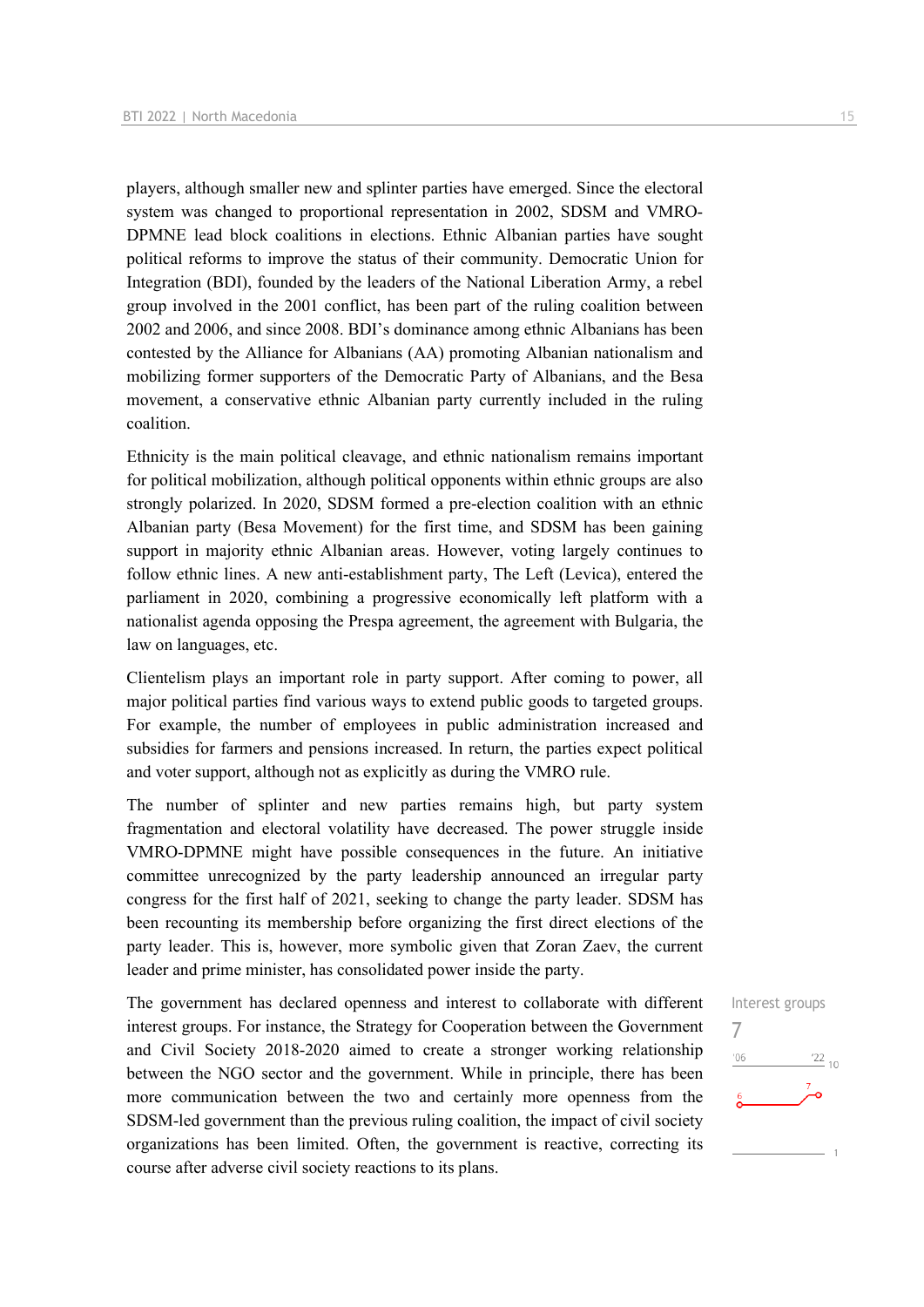Civil society organizations participate in public discussions at the national and local levels, but this practice is rather sparce. The official government's bodies hold public discussions infrequently. The legal requirements for public discussions have been subject to various interpretations.

While the government has declared the establishment of a strong national tripartite social dialogue between government, workers, and employers to discuss public policies and laws, this has not worked in practice. Legal provisions for social dialogue are adequate, but the participation of social partners in formulating policy and in decision-making remains inadequate. Unions remain ineffective and largely reactive, which is perhaps unsurprising considering that the largest union is traditionally close to the party in power. Smaller independent unions have been active but have not influenced policies significantly. Collective agreements are either lacking or not binding.

The employers' organizations were very active during the COVID-19 pandemic, seeking support for businesses. The government attempted to fulfill their and trade unions' requests and suggestions to prevent social unrest. However, the government kept the main role in deciding policy, and social actors, mainly business associations, influenced them through private channels rather than formal ones. The general perception remains that the government nurtures close ties to and is influenced by the business community, especially as prominent former cabinet members in SDSM-led government are associated with business leaders.

Public opinion polls show citizens' approval of democratic norms, even though trust in the institutions and especially in political parties remains low. A public survey from early 2020, for instance, indicated that citizens rank their trust in most institutions at around 3 or 4 on a 10-point scale. The opinion polls, however, also show that the primary concerns of most citizens are socioeconomic issues and economic stability rather than democratic norms and procedures. According to the Balkan Barometer 2020, trust in the main institutions (the parliament, the government, and the judiciary) is among the lowest in the Western Balkans. The trust in the rule of law institutions is particularly low.

The level of interpersonal trust is rather low, with some 2012-2016 studies showing a trend of the trust in one's neighbors continuously being within the 45-50% range. The trust is likely higher in rural areas and lower in urban areas. The trust between ethnic Macedonians and Albanians is very low – the general perception is that the other community is more privileged and tolerated. During the COVID-19 restrictions, some ethnic Macedonians raised concerns that the restrictions and curfew were much harsher during Christian Orthodox holidays than Muslim celebrations and vice versa. A similar sense of injustice also regards (dis)advantages in gaining job opportunities in public administration.



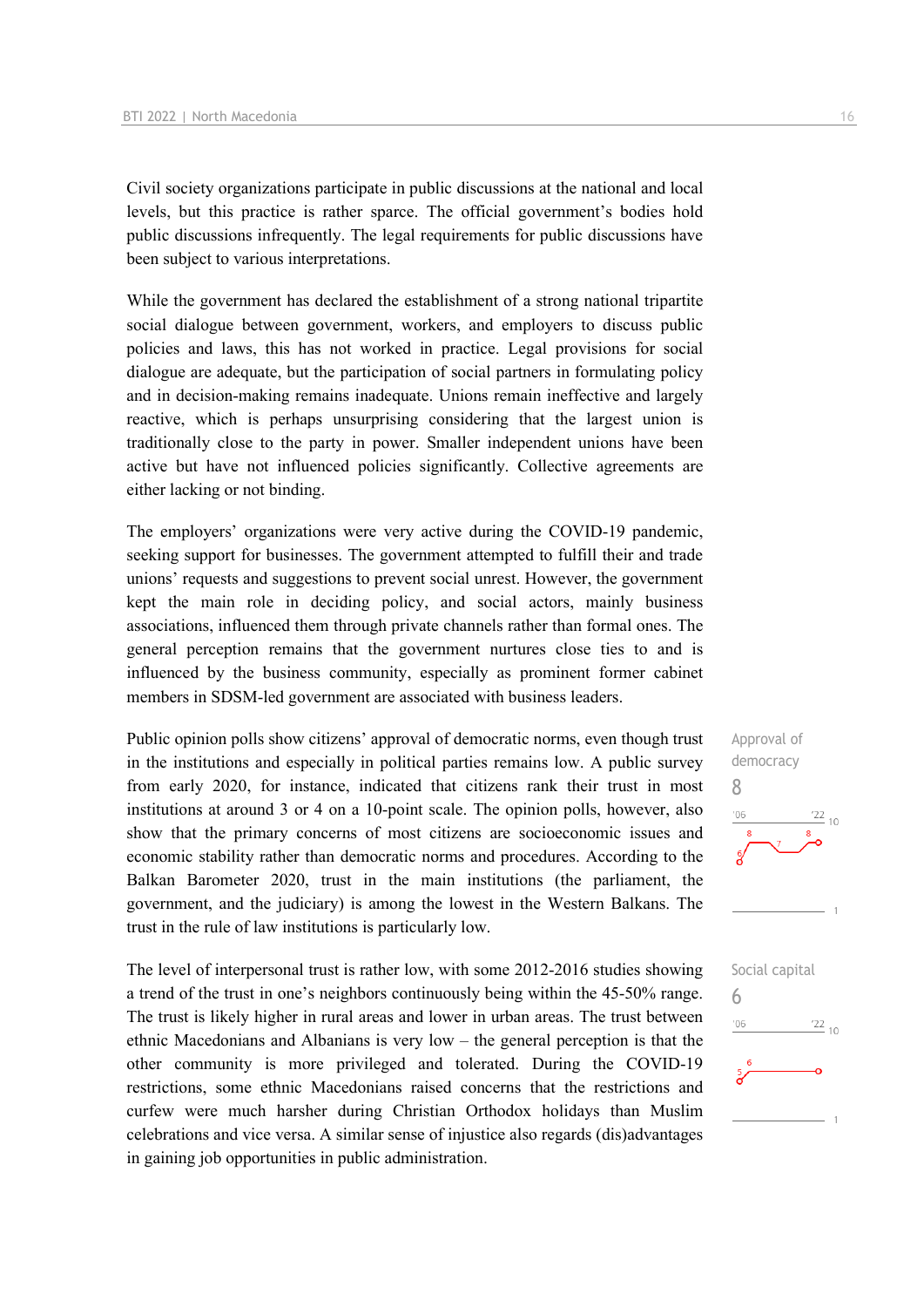Nevertheless, the country has an active civil society (in a broad sense), including several voluntary organizations throughout the country. A Law on Volunteering was adopted in 2007. During the COVID-19 pandemic, different grassroots initiatives of mutual support and solidarity emerged.

# II. Economic Transformation

#### **6 | Level of Socioeconomic Development**

The Human Development Index in 2019 (0.774) North Macedonia at rank 82 out of 189 countries, a slight decrease compared to 2018 (rank 80). This puts the country below Albania and all the other Yugoslav successor states except Kosovo. The Gini coefficient decreased compared to 2008 (34.2 vs 44.1), when it was the highest in the Western Balkans and among the highest in Eastern Europe. Currently, North Macedonia outperforms Serbia, Montenegro, and Bulgaria, but lags behind Albania and Kosovo. The poverty rate in 2017 was 9%, again the highest in the Western Balkan region. The COVID-19 pandemic has worsened this situation, given that the most vulnerable categories are the most affected. The government introduced a set of rescue measures including a direct stimulus for the unemployed, retired, and individuals with the lowest income. According to the World Bank and local civil society, close to one-third of the population lives in poverty, including those employed at minimum wage.

The official unemployment rate was 16.4% in 2020, the lowest since independence, and significantly lower than ten years ago (32%). Although the government pandemic rescue measures included an obligation for the employers to retain all their employees during the pandemic, a significant number of jobs have been lost since the outbreak of the health crisis according to projections. Unemployment is particularly high among women, who also account for 64.5% of the economically inactive population. The latter is primarily because women are expected to care for children and the elderly – especially when public services are not available or accessible – and due to their informal, often unpaid work in family farming. The situation is particularly alarming in rural areas.

In recent years, unemployment registration has become more stringent and access to higher education has improved. In addition, emigration and remittances have eased social pressures. However, long-term unemployment remains high, and youth unemployment is around 50%. The World Bank links high unemployment in North Macedonia to structural economic problems – for example, the failure of economic reforms and the diversification of industries.

#### **Ouestion** Score

# Socioeconomic barriers 6 $n<sub>6</sub>$  $\frac{22}{10}$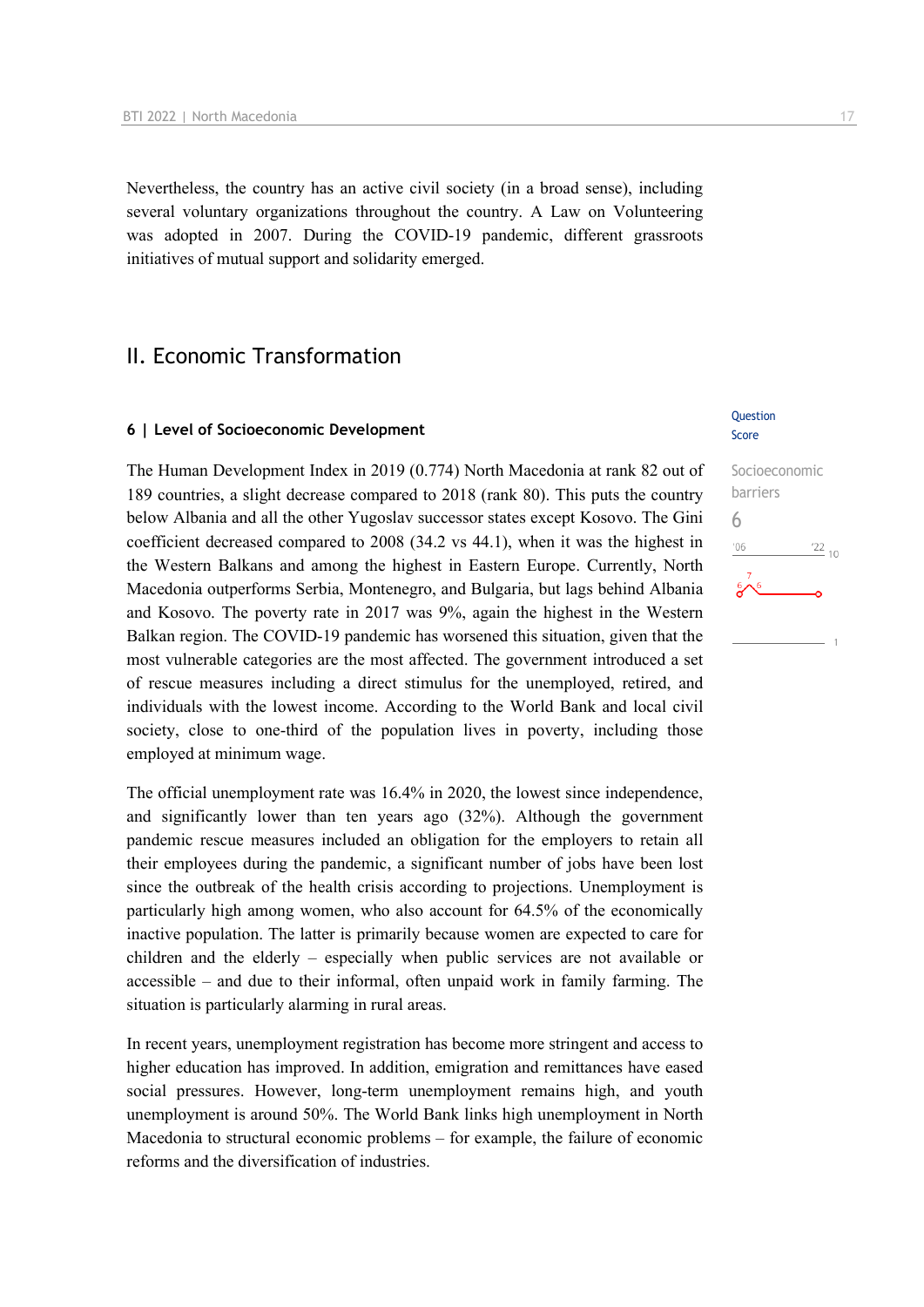North Macedonia has a Gender Inequality Index value of 0.143, putting it at rank 35 out of 160 countries in the 2017 index. Due to mandatory quotas, women hold 39.1% of parliamentary seats. Of adult women, 40.5% achieve at least the secondary level of education, compared to 56% of their male counterparts. The number of women who graduate from university is consistently higher than the number of men. Yet, this is not reflected in the labor market figures, as noted above. In addition, the economy is characterized by gender-segregated industries. For instance, female workers dominate in the textile, leather, and shoe industries, where workers' rights are most blatantly disregarded. Gender inequality also intersects with a place of residence and ethnicity – rural and Roma women are at particular risk of social, economic, and political exclusion.

| <b>Economic indicators</b> |          | 2017                     | 2018           | 2019           | 2020     |
|----------------------------|----------|--------------------------|----------------|----------------|----------|
| <b>GDP</b>                 | \$M      | 11310.3                  | 12679.9        | 12547.1        | 12266.9  |
| GDP growth                 | %        | 1.1                      | 2.9            | 3.2            | $-4.5$   |
| Inflation (CPI)            | $\%$     | 1.4                      | 1.5            | 0.8            | 1.2      |
| Unemployment               | %        | 22.4                     | 20.7           | 17.3           | 18.4     |
| Foreign direct investment  | % of GDP | 3.4                      | 5.1            | 4.4            |          |
| Export growth              | $\%$     | 8.3                      | 15.6           | 4.6            | $-10.9$  |
| Import growth              | $\%$     | 5.2                      | 9.1            | 10.5           | $-10.5$  |
| Current account balance    | \$ M     | $-96.7$                  | $-16.6$        | $-418.6$       | $-424.2$ |
| Public debt                | % of GDP | 39.4                     | 40.4           | 40.6           | 51.3     |
| External debt              | \$ M     | 8544.3                   | 8666.4         | 8986.3         | 10606.7  |
| Total debt service         | \$ M     | 876.7                    | 1290.5         | 721.9          | 1158.2   |
| Net lending/borrowing      | % of GDP | $-2.8$                   | $-1.8$         | $-2.0$         |          |
| Tax revenue                | % of GDP | 17.2                     | 17.6           | 17.2           |          |
| Government consumption     | % of GDP | 14.9                     | 14.3           | 14.0           | 16.8     |
| Public education spending  | % of GDP | $\overline{\phantom{a}}$ | $\blacksquare$ | $\blacksquare$ |          |
| Public health spending     | % of GDP | 3.8                      | 3.8            |                |          |
| R&D expenditure            | % of GDP | 0.4                      | 0.4            |                |          |
| Military expenditure       | % of GDP | 0.9                      | 0.9            | 1.2            | 1.3      |

Sources (as of December 2021): The World Bank, World Development Indicators | International Monetary Fund (IMF), World Economic Outlook | Stockholm International Peace Research Institute (SIPRI), Military Expenditure Database.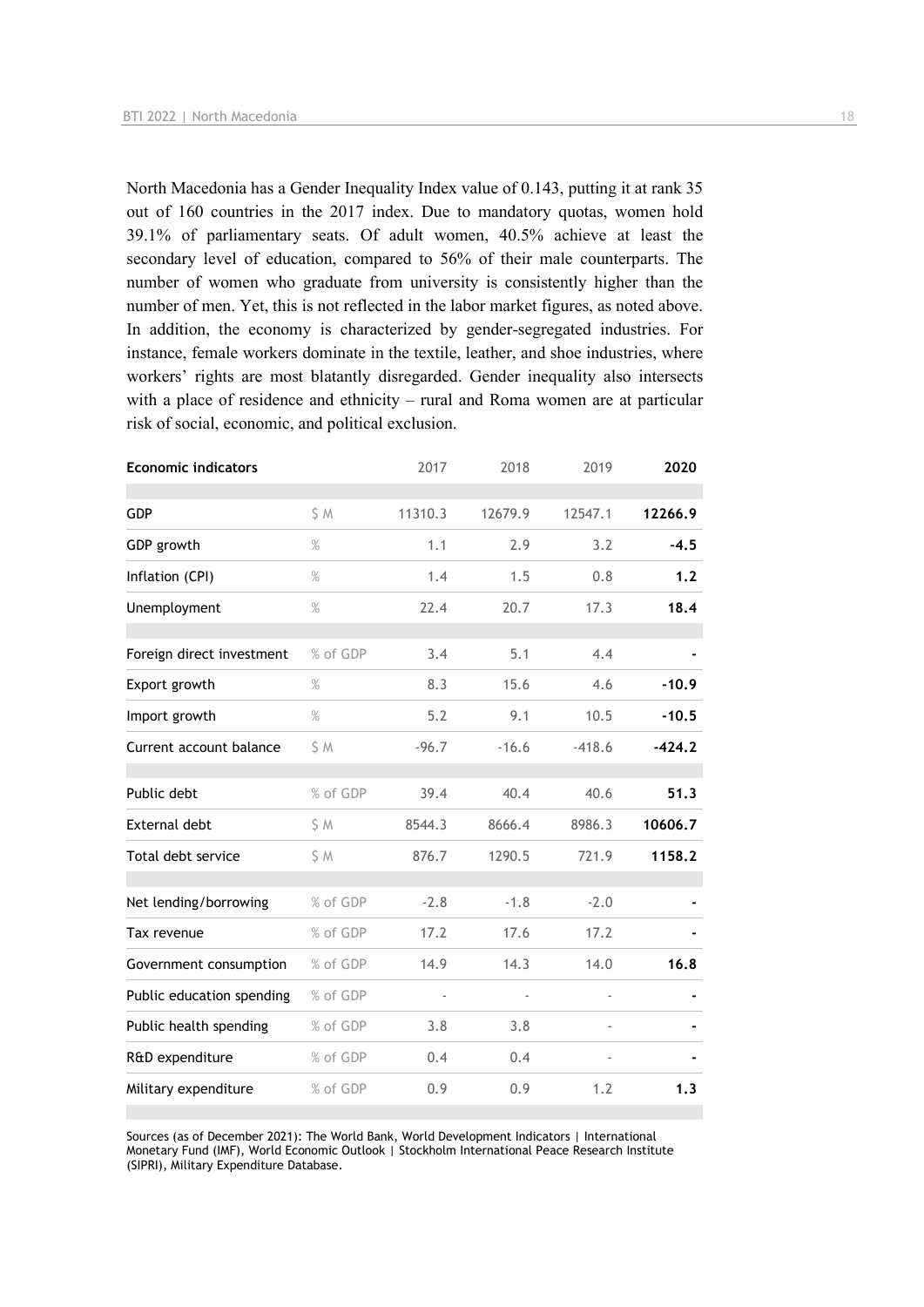#### **7 | Organization of the Market and Competition**

The legal foundations for a competitive market economy are, by and large, established in North Macedonia. Administrative reforms to cut red tape and shorten the time of bankruptcy procedures have been put in place. Conditions for establishing a business are good according to the World Bank's 2020 Doing Business report. Doing so takes 15 days, six procedures, and costs 3.1% of the average per capita income.

According to a business enterprise survey by the World Bank, the main obstacles to doing business are political instability, the informal sector, and access to financing. The informal sector is still considerable – it declined from 40-45% of GDP to around 24% over a ten-year period. According to the EU Labor Force Survey, in 2016 informal employment represented 18.1% of total employment or around 130,000 individuals. The most prominent forms of the informal sector are unregistered labor, undeclared wages, and other irregularities in the enforcement of the Labor Relations Act.

Anti-monopoly institutions and legislation are in place in North Macedonia. The Commission for Protection of Competition (CPC) is in charge of anti-monopoly measures. Legislative changes, including aligning the Criminal Code with the Law on Protection of Competition, allow for leniency procedures. The CPC has adequate staff but lacks expertise and a stable source of funding. Awareness of rules and procedures is also low among stakeholders. The CPC's enforcement policy still requires strengthening by increasing the number of on-site inspections and actively employing the EU's leniency policy. Concerns remain over the lack of independence and capacity of the courts in dealing with anti-trust cases. Facing high-capacity problems, companies can opt for an exemption to horizontal and vertical agreements by engaging in self-assessment. With the help of regulation, the CPC is attempting acquire new capacities for application to other relevant problems in the enforcement of competition law.

Foreign trade has been extensively deregulated, and there is no fundamental state intervention in free trade. North Macedonia is a member of the World Trade Organization and the Central European Free Trade Agreement (CEFTA) and is highly integrated into international trade, with a total 2019 trade-to-GDP ratio of over 133% according to the World Bank. The simple average MFN applied in 2019 was 6.7.

The country has liberalized trade with the European Union, according to the Stabilization and Association Agreement signed in 2001, which entered into full force in 2014. North Macedonia has 39 bilateral investment agreements, including 19 with EU member states. There are no restrictions or controls on payments, transactions, transfers or repatriation of profits. Its main trading partners for exports





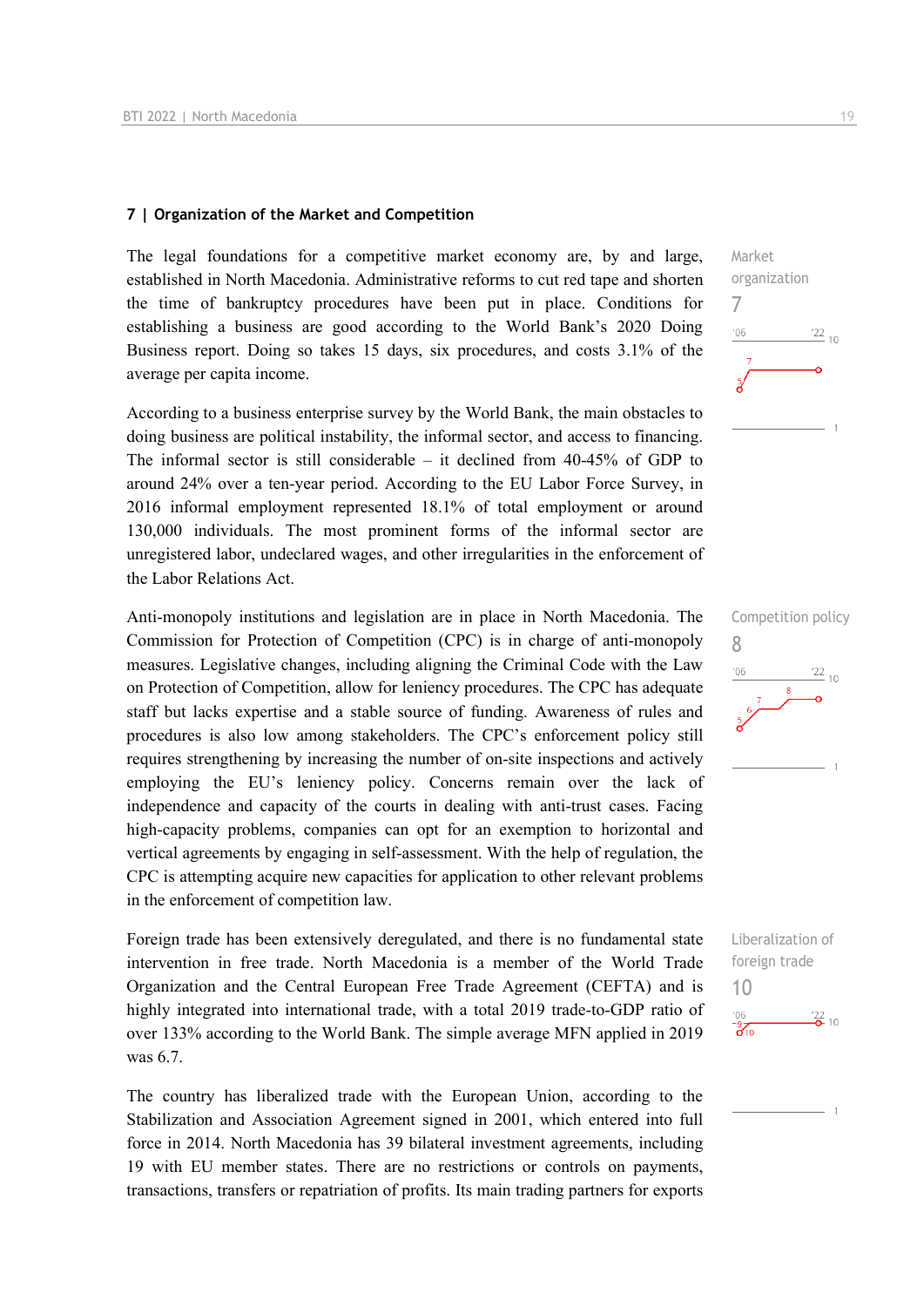are Germany, Serbia and Bulgaria, while most of the imported goods come from the United Kingdom, Germany, Greece, and Serbia.

In 2019, the country exported goods worth \$7.2 billion (+4% compared to 2018) and imported goods worth \$9.4 billion (+4.6%). Regarding services, in 2019, North Macedonia exported \$1.8 billion of commercial services and imported \$1.4 billion. The overall trade deficit was at 14.2% of GDP in 2019 (World Bank). As in most countries, the COVID-19 pandemic significantly disrupted and reduced North Macedonia's international trade, with an estimated reduction of 13.8% for exports and 11.6% for imports. The expectation, however, is that both figures will rebound in 2021.

According to an EU progress report, North Macedonia lags in legislation and administrative capacity in the field of export control of dual-use goods. The overall administrative capacity of the team in charge of trade with the European Union, CEFTA, and the WTO also needs to be strengthened.

North Macedonia has a solid capital market, characterized by substantial foreign ownership of banks (75%). According to the World Bank, North Macedonia's financial stability indicators are better than those of its peers. Some 14 commercial banks operate in the country, but the three largest banks – Komercijalna Banka, Stopanska Banka Skopje, and NLB Tutunska Banka – still dominated with more than half of the market share in 2020.

Capital adequacy and liquidity are high (16.2% and 27% ratio of liquid to total assets in 2017, respectively). The share of non-performing loans (NPLs) is 4.6% – lower than the Western Balkan average. NPLs are mostly corporate and highly concentrated in some banks. The bank capital to assets ratio (11% in 2019) was similar to other countries in the region and generally stable in the last decade. The performance of individual banks varies widely, and several small banks have struggled.

In August 2020, North Macedonia's central bank revoked the license of Eurostandard Banka AD Skopje due to noncompliance with minimum capital requirements. However, it is unlikely to have a significant negative impact on the banking sector, as the bank only accounted for 1.3% of the banking system. Nearly all of its retail clients received compensation from the Deposit Insurance Fund at a total cost of about \$84 million.

While the National Bank, in consultation with the Ministry of Finance and the Macedonian Banking Association, has twice (in March and in September 2020) allowed commercialized banks to offer their clients a six-month postponement of loan repayments, the banking sector has not faced a credit crisis.

Banking system

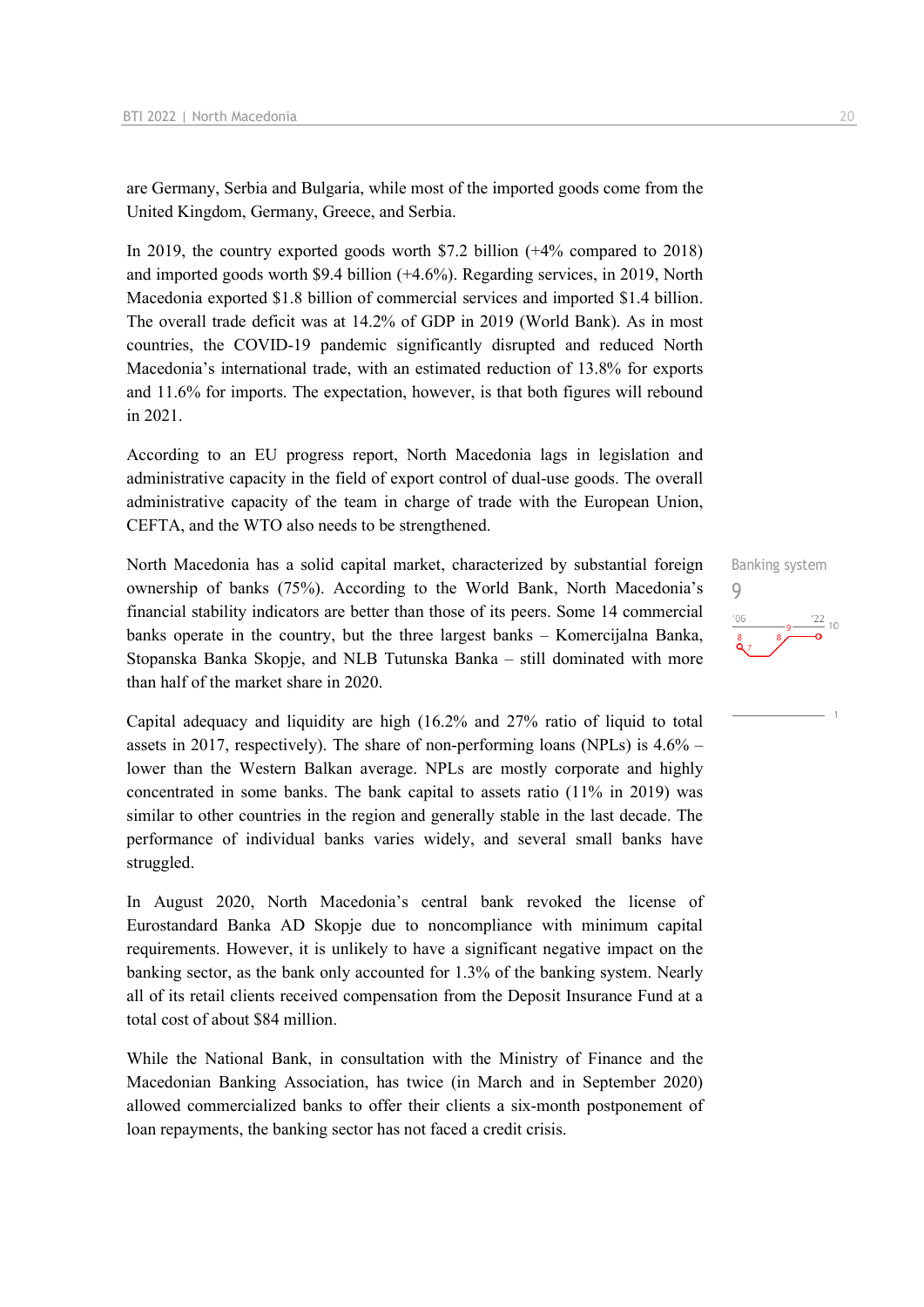#### **8 | Monetary and fiscal stability**

Monetary policy and anti-inflation measures are in the hands of the National Bank of the Republic of North Macedonia (NBRM). NBRM is an independent institution that is mandated to have a strong governor. The rate of inflation, which was in double digits in the early 1990s, has remained very low since, at just 0.81% in 2019, following three years of deflation brought about by the economic situation in the European Union, North Macedonia's main trading partner.

The stability of the Macedonian denar prevents high inflation. The denar is de facto pegged to the euro at an exchange rate of 61.5. This is because NBRM buys or sells foreign exchange to keep the denar trading in a very narrow band around this exchange rate. The real effective exchange rate index was 98.3 in 2019 – the lowest in five years. A lack of fiscal prudence and fiscal consolidation may strain the stability of the currency and prices. An increase in governing spending to deal with the consequences of the COVID-19 pandemic was based on borrowing and reserves.

In 2019, North Macedonia's current account balance increased to -\$352.9 million, from just -\$25.6 million in 2018. The total reserves in 2019 increased to \$3.3 billion from \$3.0 billion in 2018. The public debt in the pre-COVID period was relatively stable, around 40% of GDP. The government focused on securing price stability and external balance through macroeconomic policies, given the de facto currency peg to the euro. The country's fiscal discipline and well-functioning coordination between fiscal and monetary policy have been confirmed by international financial institutions. Tax revenues increased to 17.7% of GDP in 2018 (17.2% in 2017), continuing a steady increase since 2013. The European Union estimates that tax revenues have been overestimated on average by 6% in the last five years, causing a need for supplementary budgets and higher deficit targets.

Because of the COVID-19 pandemic, the country faced the deepest recession in two decades. It was one that affected all sectors – the economy was expected to contract by 4.1% in 2020 (World Bank Regular Economic Report). Public debt exceeded 50% of the GDP as the government introduced mostly temporary measures to help firms' liquidity problems, protect jobs and support the most vulnerable (IMF Covid Policy Tracker).



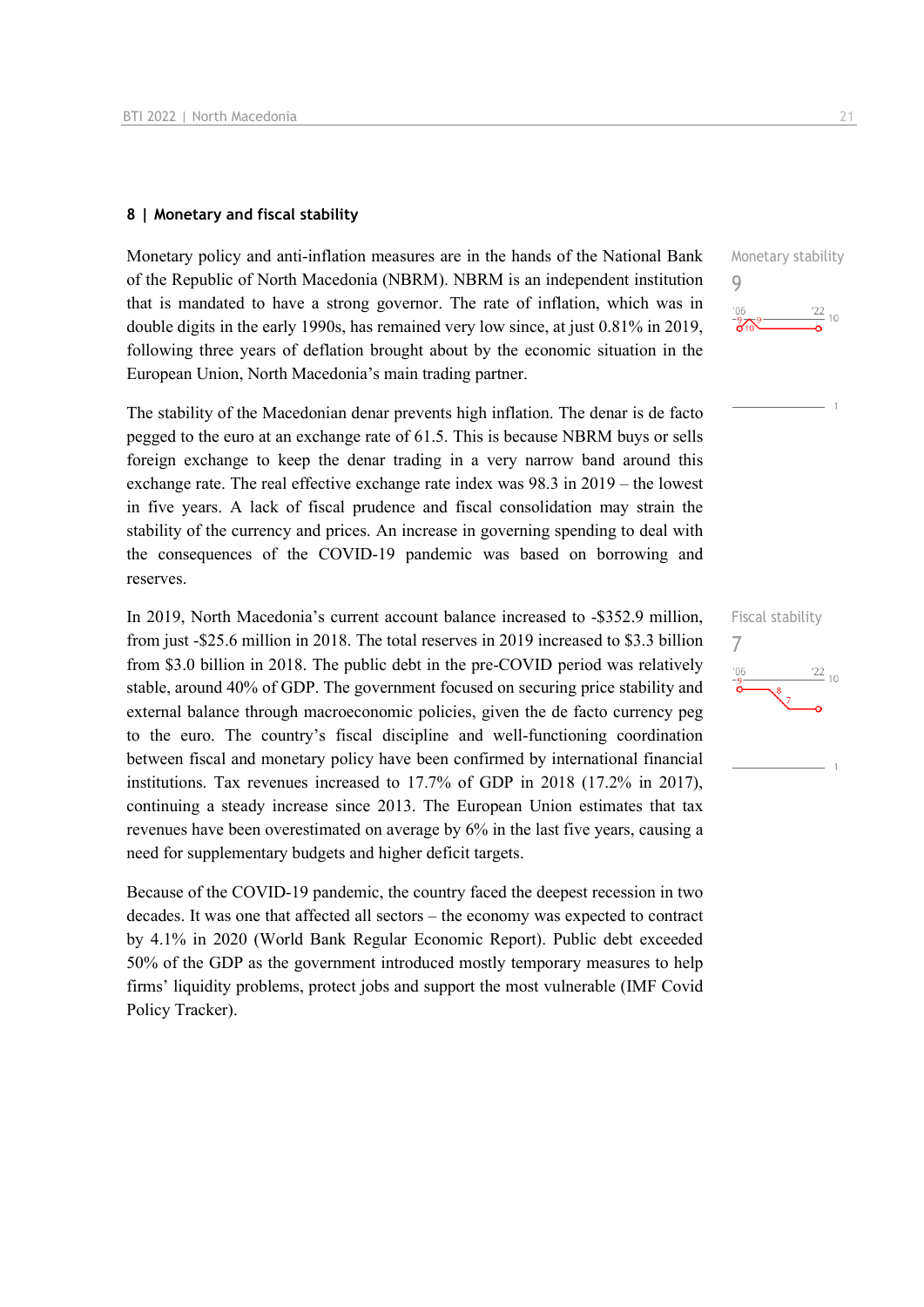#### **9 | Private Property**

The constitution guarantees property rights to citizens and investors. Foreign investors can acquire property if they register a company in North Macedonia. In general, property rights are adequately defined with regard to the acquisition, use, benefits and sale of property. According to the World Bank Doing Business report, it takes 30 days to register property.

The Agency for Real Estate Cadaster has aimed to determine the property rights of every cadaster parcel in North Macedonia. In order to realize this goal, amendments were made to the Law on Real Estate Cadaster in 2014, which made it possible to register property free of charge in certain municipalities. The new government has extended the existing initiatives to allow citizens and legal entities to register their property without a fee. As a result of this type of initiative, more than 100,000 cadastral parcels, 60,000 cadaster parcels of agricultural land and 40,000 cadastral parcels of construction land were registered between 2014 and the present.

Additionally, in 2018, the Ministry of Finance prepared amendments to the Law on Privatization and the Lease of State-Owned Construction Land that prolonged the deadline for citizens to submit a request for privatization of land until the end of 2021.

The legal framework for a functional private sector is in place. The new government has aimed to make decision-making more transparent and to reverse some problematic trends. They have also aimed to improve opportunities for private investment, both domestic and foreign. However, in the domestic economy, small enterprises focused on the domestic markets with poor links to international value chains still dominate. Enterprises also suffer from unstable regulation in areas such as licensing and judicial enforcement of regulations.

The share of state-owned enterprises (SOEs) remains high, especially in the energy, banking, water supply, communal utilities, and public transportation sectors. Many state-owned enterprises are unprofitable, and in 2021 the government prioritized their privatization or finding a private partner for several SOEs that have accumulated losses for the last decade. This might increase the market competition in those sectors.

Private companies are given functioning legal safeguards. The privatization of state companies has proceeded consistently with market principles in recent years. However, in the aftermath of the fall of the planned economy, the privatization of companies was marked by a number of suspicious and harmful decisions, with many workers losing their jobs. As a result, some opposition parties have raised the issue of changing the statute of limitations for the privatization period, implying criminal activities in some cases. Meanwhile, privatization of agricultural land has also been initiated, with Prime Minister Zaev stating that he expects to have the debate on legislation concluded by the end of June 2021.



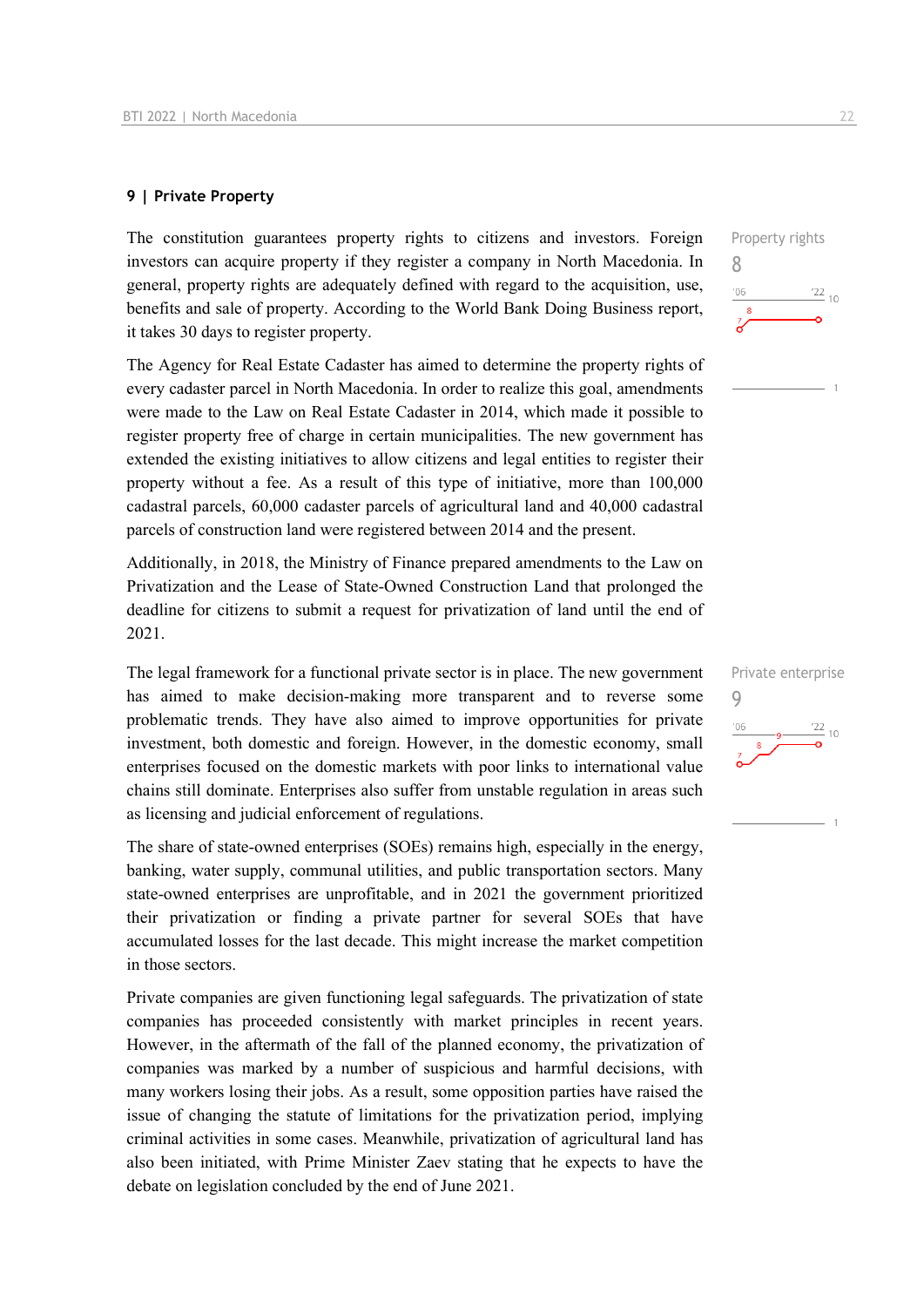#### **10 | Welfare Regime**

Social safety nets exist and one-third of the annual budget goes to social transfers, such as pensions, social and child protection. However, given overall economic performance, the safety net is not sufficient to compensate for poverty or other risks such as old age, illness, unemployment, or disability. The government has committed to building a new university clinical center in Skopje. Supposedly, this will be the greatest investment in the health care system since independence. The COVID-19 pandemic, however, showed the limited capacities of the health system, and efforts to adapt it to the needs of the pandemic were made through donations and expenditures.

Important progress has been made in introducing reforms of welfare policies, which will significantly increase payments to the most vulnerable categories of citizens. In response to the COVID-19 pandemic, the government implemented five packages of measures based on three main pillars: (i) financial transfers to the population to encourage the consumption of local goods and services; (ii) direct support for the economy, and (iii) agricultural aid (OECD). However, the government stimuli were very limited in creating an adequate safety net. It would be more accurate to describe them as neutralizing the dissatisfaction of citizens and businesses with the consequences of the pandemics.

The Ministry of Labor and Social Policy has made considerable progress in terms of social inclusion and equal opportunity. The government has confirmed its commitment toward the LGBTQ+ community by adopting the Law on Prevention of and Protection Against Discrimination in 2019, which was previously overturned by the Constitutional Court. Primary education enrollment remains high (98.2%), and girls and boys enjoy equal learning opportunities. According to the World Bank, the enrollment ratio in secondary education is 80%, while it is 43.1% in tertiary education. Secondary education has been made compulsory, which increased enrollment rates. In addition, the previous government supported the opening of new decentralized universities around the country to ease access to higher education; however, this came at the expense of the quality of education.

Women have the same legal status as men, but they do not enjoy the same rights in practice. For example, they are under-represented in senior positions in the private and public sector and own less property. In 2020, women comprised only 39.3% of the total labor force, and the female inactivity rate remains one of the highest in the region. This is primarily due to the expectation that women will provide unpaid domestic care, a lack of institutional support, and unpaid work in family businesses and farming. Only few women feature in senior positions in the private and public sectors. However, a compulsory gender quota applies for political party lists in elections. Some progress was made on gender equality, notably through the

7

 $106$ 

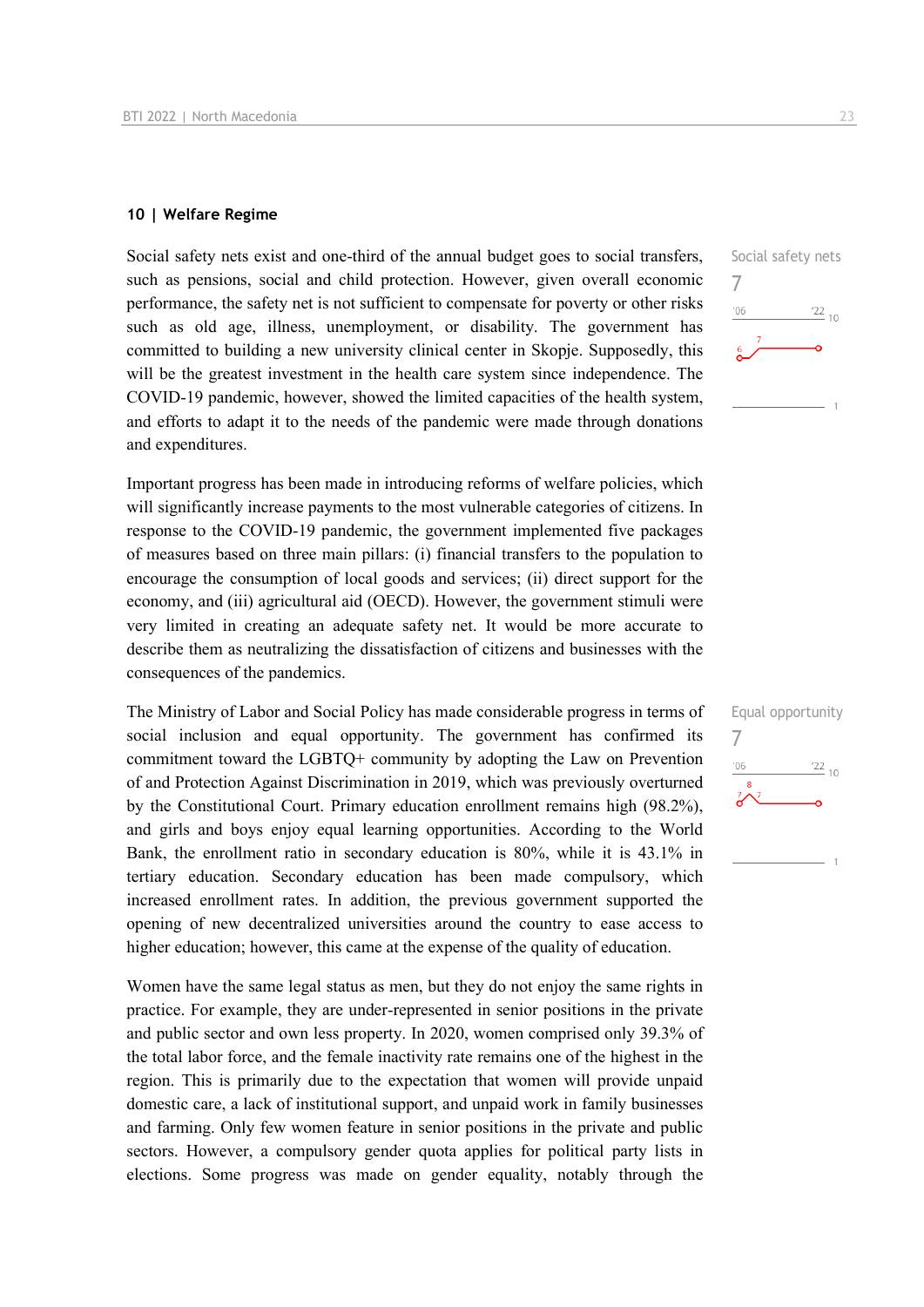ratification of the Council of Europe's Istanbul Convention in December 2017. The existing laws on gender equality are adequate, but often poorly implemented. The legal changes from January 2019 guarantee women the right to choose whether to have an abortion, removing obstacles introduced by laws in 2013.

#### **11 | Economic Performance**

The GDP per capita grew by 3.5% in 2018 following a trend from previous years. Because of the COVID-19 crisis, 2020 was marked by a sharp economic decline, with contraction recorded from the second quarter; a decrease is also projected for 2021.

In 2019, the Consumer Price Index (CPI) grew for the third year in a row  $(+0.8\%)$ following three years of deflation because of the contraction in the European Union. Foreign direct investment was over 3.8% of GDP in 2019, a small decrease compared to 2018, and the current account deficit sharply increased in 2019 to - 2.8% of GDP (World Bank).

Unemployment decreased and reached the lowest level since the country's independence in 2019, but registered unemployment remained one of the highest in the world (16.4%). Unemployment rose again during the COVID-19 crisis, with 40,000 newly registered unemployed citizens between March and August 2020; the economic activity rate has decreased to 55.9% in the fourth quarter of 2020 from 57.5% a year earlier. The Unemployment Agency estimates that only 12,580 of the newly unemployed were let go because of the crisis, while others decided to register as unemployed due to the measures introduced by the government.

In 2019, public debt was 40.2% of GDP, a slight decrease from 2018 (40.6%). The tax revenues remain around 17% of the GDP, but the European Union expressed concerns that tax revenues have been overestimated by an average of 6% in recent years. Public spending still grows and the level of capital investments was very low in 2020. This trend owes not only to the coronavirus crisis, but in recent years the realization of the capital projects planned in the budgets never surpasses 80%.

Output strength 6 $'06$  $\frac{22}{10}$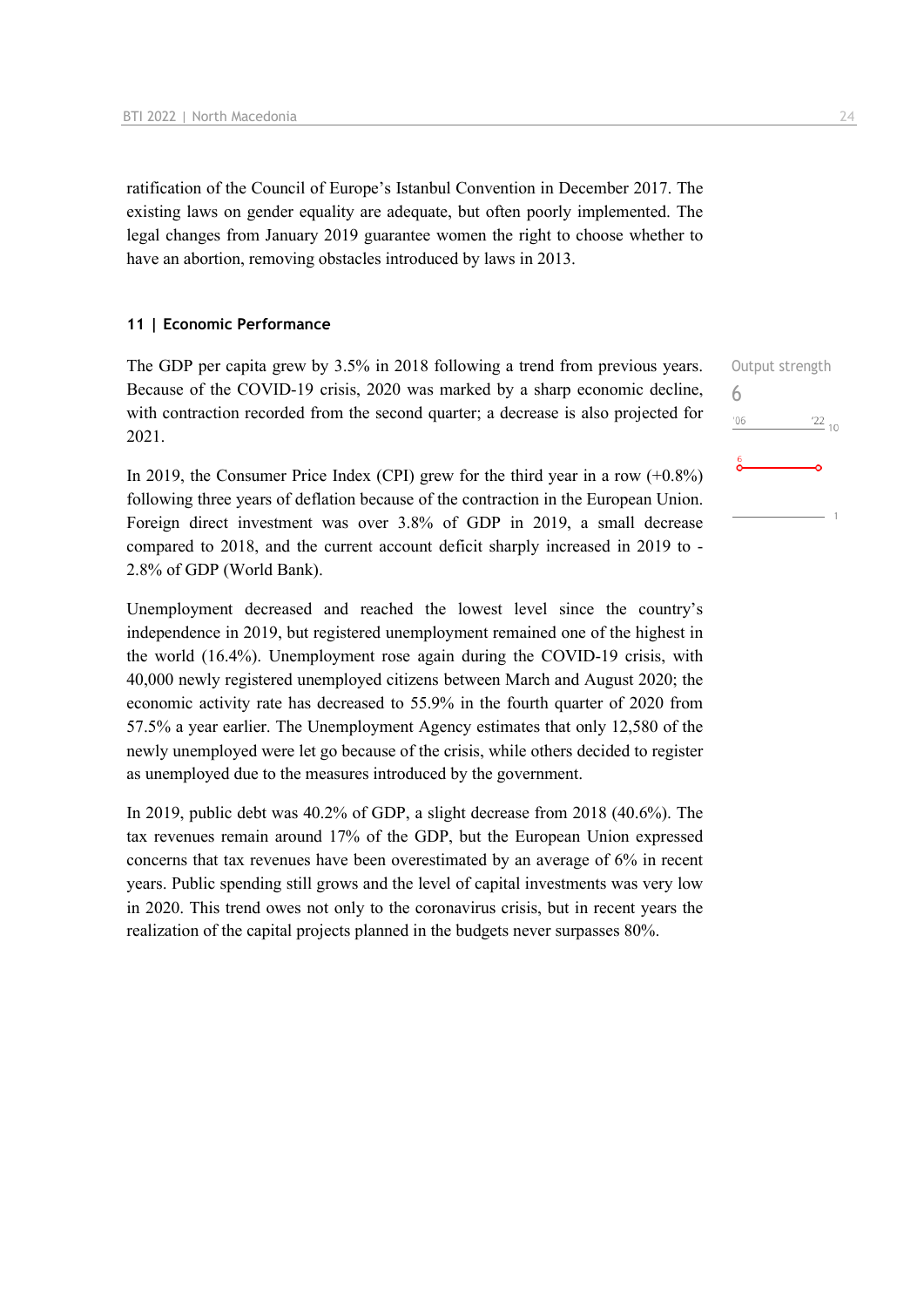#### **12 | Sustainability**

The government shows increasing interest in dealing with environmental concerns. Through different subsidies, the government stimulates businesses and private enterprises to shift to renewable energy sources. There is an ongoing program of substituting old heating systems in schools with efficient and ecological alternatives. The country also makes efforts to encourage the use of natural gas to increase energy efficiency and environmental friendliness in businesses and households. Additionally, the current government endorsed the Green Agenda for the Western Balkans in November 2020 as part of the EU-Western Balkans Berlin Process. However, according to environmental NGOs, the Green Agenda does not go far regarding environmental sustainability - for instance, it foresees the building of many hydropower plants that would threaten biodiversity in the region.

Air pollution is a severe problem in major cities. According to the World Health Organization, Skopje and Tetovo have the highest level of air pollution in Eastern Europe after Sarajevo in Bosnia. Several factors account for air pollution: the use of wood for heating (64% of households, according to World Bank 2019), traffic, and outdated metal industry facilities. A Clean Air Plan for 2019 ( $E2$  million) foresees measures to cut pollution, build public awareness and enhance regulation and administrative capacity.

Major environment protection projects, such as the Lake Ohrid project, are supported by institutions that donate financial sources. However, this project is in jeopardy due to plans to build a large tourist resort on its shore. The great concerns about Lake Ohrid were confirmed in the 2019 UNESCO report that inscribed the lake on its list of World Heritage Sites in Danger.

Moreover, following several local referenda and an active environmental protest movement in the southeast of the country, where the VMRO government had issued many concessions for gold and copper mines (more than 80 since 2012), SDSM ran on a platform to withdraw the concessions. Some of the concessions have been withdrawn, while one withdrawal was challenged by the Administrative Court on procedural grounds. Environmental activists in that part of the country, where a large part of the population sustains itself through agriculture and farming, remain vigilant regarding any future developments.

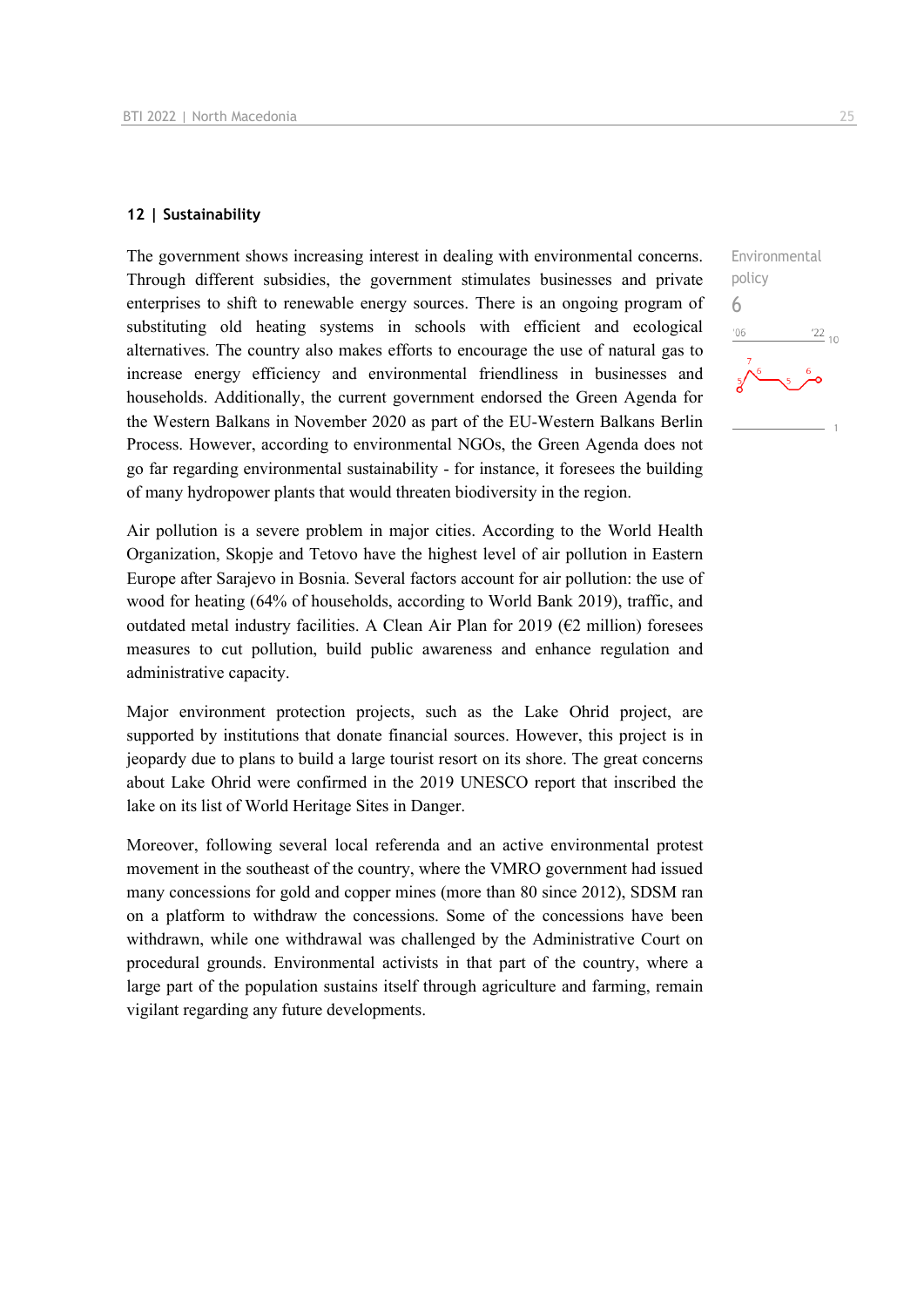North Macedonia ranks at the low end of Southeastern Europe in the UN Education Index (0.704 in 2019). However, literacy is quite high (97-98%) and enrollment rates have improved, mainly because secondary education has become compulsory and access to higher education has improved through decentralized university programs. The education system is slow in addressing the mismatch between the skills demand in the job market and what is taught, although efforts are underway to modernize vocational education.

The quality of education has not substantially improved. Public expenditure on education (about 4% of GDP) is slightly lower than the EU average. Enrollment and completion rates of secondary (about 87% completion) and tertiary education have risen slowly and remain below the EU average. However, about 12% of students drop out of school or university, and this rate has been constant over the last five years. According to the World Bank's economic report for the Western Balkans in 2017, two-thirds of the young population in North Macedonia is functionally illiterate, with the country at rank 68 among the 70 included countries, ahead only of Kosovo and the Dominican Republic. Important efforts were made to adapt primary and secondary education to the needs of digitalization due to the COVID-19 pandemic. After initial troubles, the digital platform is operating and allowing the regular academic program to continue.

Educational infrastructure, resources, and capacities need substantial improvement and investments. R&D expenditure remains low – only 0.4% in 2018 and there is no formative strategy to increase the focus and investments in research and development. The new government continued stimulating investments through the Innovation Fund to funnel support to SMEs; however, their absorption capacities are weak, and there were serious indications that funds were granted to individuals close to high government officials.

The functioning and management of public education institutions, including universities, is politicized. The latest attempt for reforming primary education that was announced in late 2020 earned great interest in the public and it is a matter of a new politicization mainly because of new approaches to the study of history. This topic overshadows the entire debate and distracts from the possible benefits of the reform.

Education policy / R&D 6 $-06$  $122_{10}$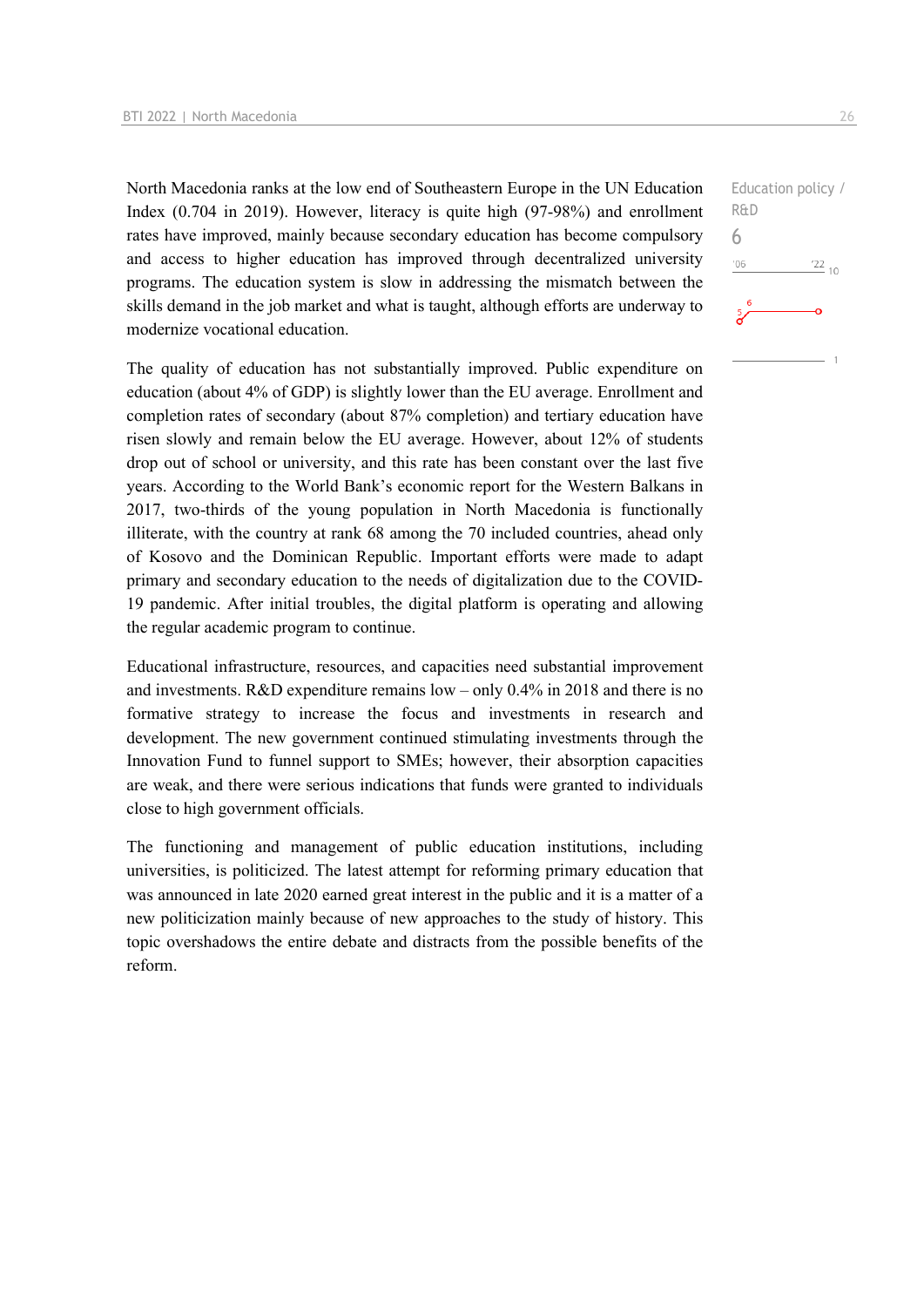# Governance

### I. Level of Difficulty

The structural constraints on governance are fairly high in North Macedonia. Although the unemployment rate reached the record lowest prior to the pandemic, it remained very high, with one of the highest youth unemployment in Europe. A large part of the population, particularly women, is officially economically inactive, due to a lack of childcare institutions, traditional norms, and informal work in family farming. A high proportion of the population is at risk for social exclusion (over 40%). GDP per capita is rising and reaches around 37% of the EU average.

The country does not have strategically important natural resources. The natural gas network is underdeveloped. Several transport infrastructure projects are ongoing, but some of these have been delayed because of malpractice by the previous government.

The country has faced structural problems since independence (and even before), such as poor infrastructure, high unemployment, and a lack of technology and general skills for a rapid economic transformation. Moreover, poor management of the transition in the 1990s contributed to the painful adjustment to a market-based economy. The economic embargo by Greece in the aftermath of independence also significantly harmed this landlocked country.

North Macedonia is situated in a region historically troubled by political instability. The country had a brief interethnic conflict in 2001, which was peacefully resolved through an intervention by the international community. However, ethnic divisions remain strong and ethnic tensions flare up occasionally; that notwithstanding, following the conflict, a wide set of policies was put in place to improve the position and rights of minority communities.

The infection rates and the excess death rates during the COVID-19 pandemic were very high. As of January 31, 2021, there were over 90,000 infections and nearly 3,000 deaths (one of the highest death rates per million in the world).

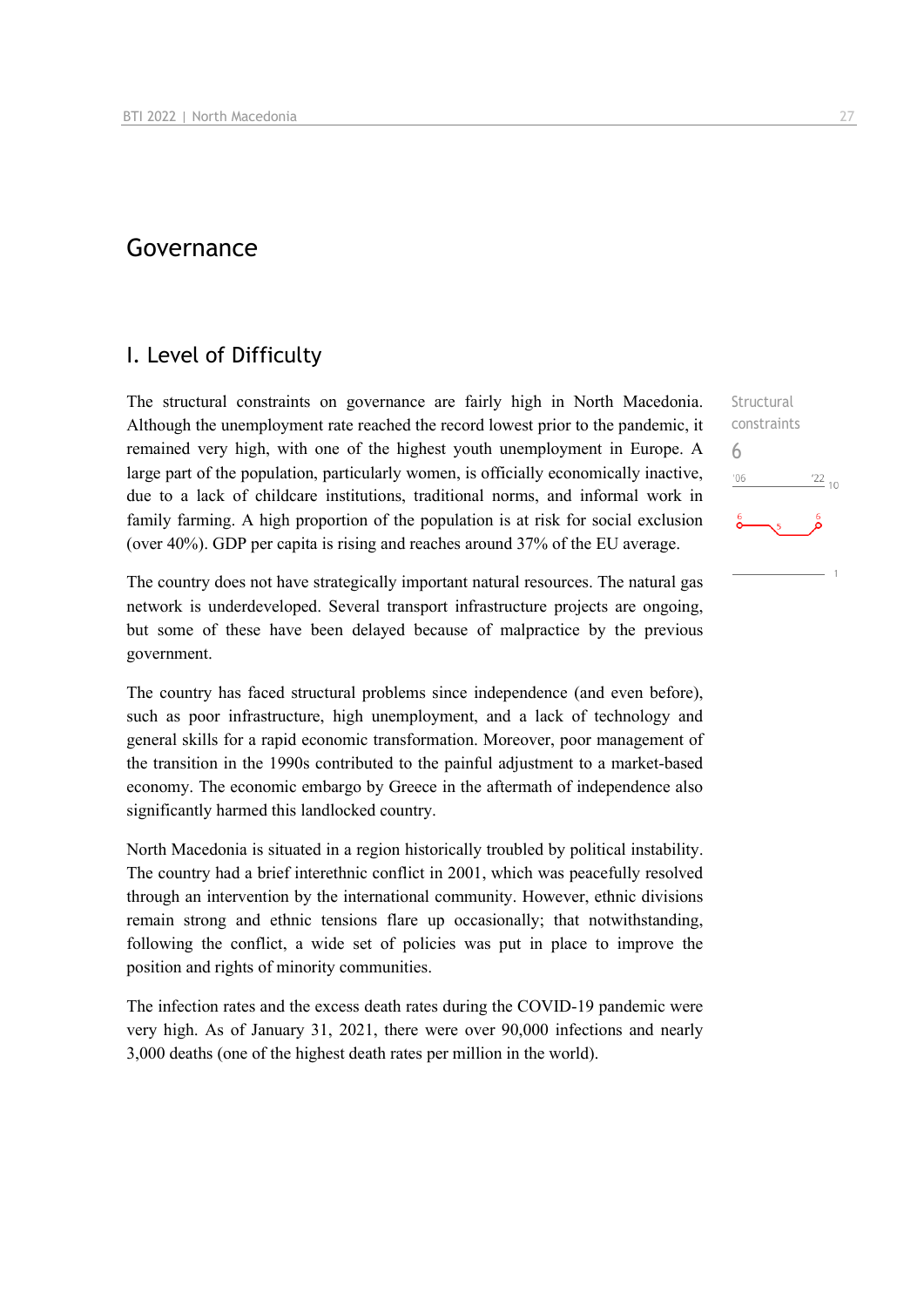Since independence, North Macedonia has enjoyed a vibrant civil society, with many civil society organizations (CSOs), social movements, and various associations. This is due to the legacy of the Yugoslav period when neighborhood associations were very active and promoted political engagement at the local level. There were also many civic organizations, ranging from women's associations to youth organizations, from fire brigades to cultural and sports clubs. That civil society tradition continued in the post-independence period. The number of registered CSOs reached 5,000 to 6,000 in the late 2000s. However, they have been mainly donor-driven, and most lack significant institutional capacities, given the donors' focus on projects instead of organizational strengthening. Few CSOs are membership-based. The law for citizens' associations and foundations allows CSOs to assume certain public competencies.

Civil society has been strongly politicized in the last decade. It went through a turbulent period during the rule of Nikola Gruevski and VMRO-DPMNE, when independent CSOs were subject to various attacks. It played an important role in the protests and the so-called Colorful Revolution that brought about the fall of Gruevski and government alteration.

Political tensions are ongoing, though the conflicts between members of the political elite no longer involve violence and hostilities. However, society remains highly divided along social, ethnic, political and religious lines. Government and opposition parties alike exploit the "ethnic card" to drive policy proposals which, in turn, further polarizes things. This polarization is then manifest in the fact that ethnicities are provided on personal ID cards and ethnic quotas are proposed in the hiring practices of private companies.

# II. Governance Performance

#### **14 | Steering Capability**

The government identifies EU and NATO integration as the main strategic priority alongside building "one society for all," by which it means developing the economy, improving living standards, building a just society, and enhancing institutions and the rule of law. The new government that came into power in 2017 has also emphasized the fight against corruption as a priority. It also started a set of popular measures to ease the cost of living for the poorest, such as boosting the minimum wage. However, the introduction of progressive taxation was postponed following pressure from business associations and the lobby inside the ruling party, SDSM.

#### Question Score





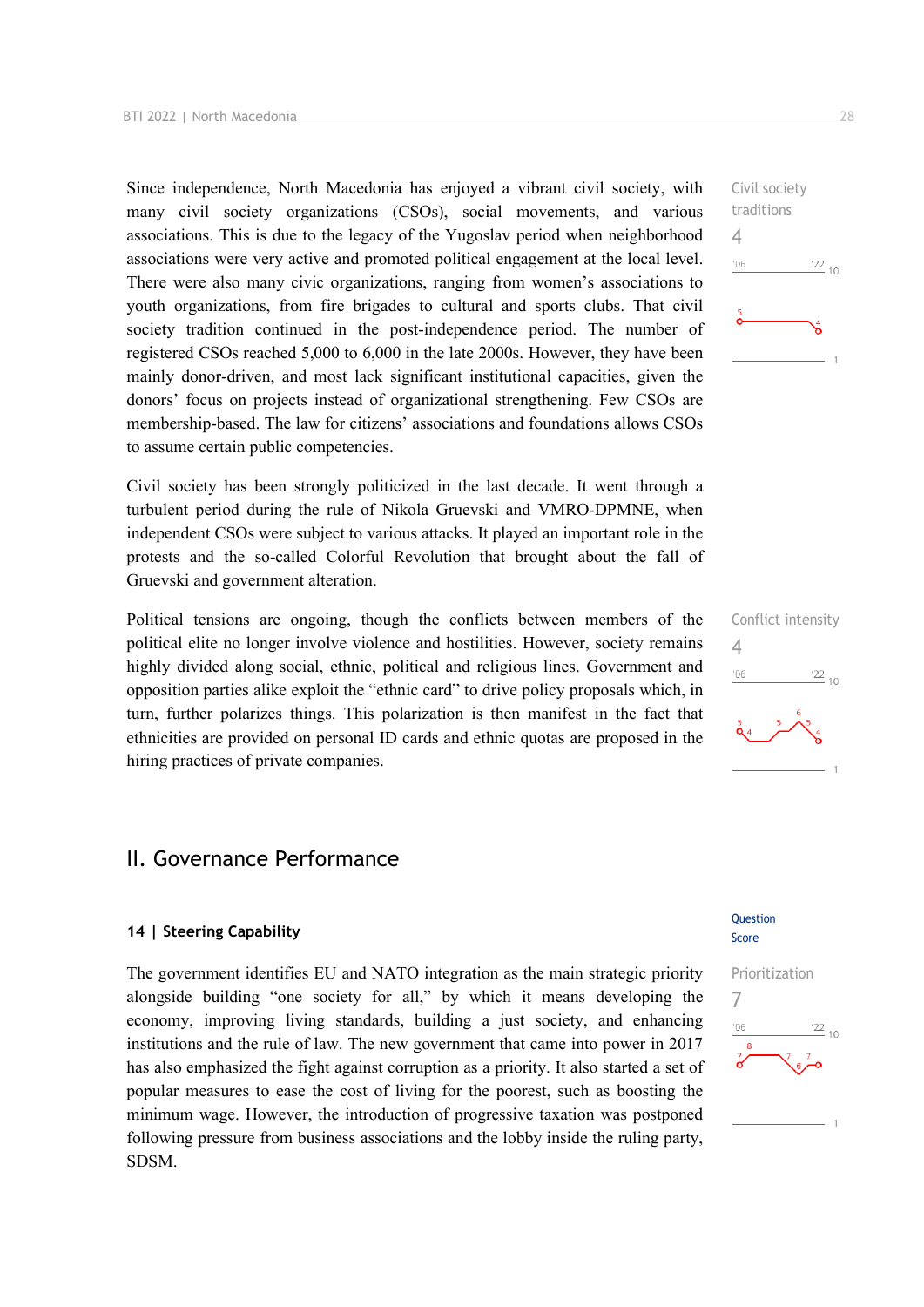The political capability to take on a longer-term perspective – especially on the main domestic issues such as the judiciary and the fight against corruption

– is determined by coalition interests. The thin parliamentary majority often struggles to secure a quorum, since the opposition strategically avoids plenaries when some members of the majority are absent. The compromises that are made prioritize party interests and the established clientelistic practices. Strategic priorities are followed mainly when directly related to the positive assessment in the European Commission (EC) annual progress reports. The government is committed to judicial reforms to establish the rule of law after a massive failure under the previous government. The EC has acknowledged good progress regarding its recommendations, particularly in addressing police impunity and improving the freedoms of expression and the media. However, perceptions of corruption have failed to improve.

COVID-19 did not significantly harm government prioritization; however, the executive's organizational capacity was fully focused on dealing with the pandemic.

The primary focus of the government was implementing judicial reforms and securing a qualified majority for the Law on Public Prosecutor. This was of crucial importance for securing a positive progress report from the European Union. However, implementation of the judicial reforms still in the early stages and has not yet had a tangible impact on citizens' lives. To date, no efficient strategy to fight corruption has been implemented, and efforts remain declarative.

Because of the COVID-19 pandemic, the government had to focus on adapting the educational system for online learning. This process was successfully implemented. However, the government failed to develop a coherent and sustainable strategy for vaccination, causing North Macedonia to lag in early 2021.

The government displays some aptitude for policy learning. This was particularly clear in the digitalization of the educational system, where prompt measures had to be implemented with little notice. The government was also able to work on implementation of the recommendations from the European Union and to set a reformist pace to deal with the judicial reforms, even though some aspects of the judiciary have not yet been reformed. Due to the COVID-19 pandemic, the government had to push toward further digitalization. Unfortunately, no significant progress was made in many fields, including public administration and the judicial system.

Good progress has been made in planning public administration reform: for example, the Public Administration Reform Strategy and Action Plan for 2018 to 2022 and the Public Financial Management Reform Program for 2018 to 2021 were adopted. These should strengthen the principle of merit-based recruitment and help tackle the party line cleavages in public administration. However, the recruitment of loyal party supporters to public administration persists and the implementation of the two strategic documents lag behind.



Implementation

7

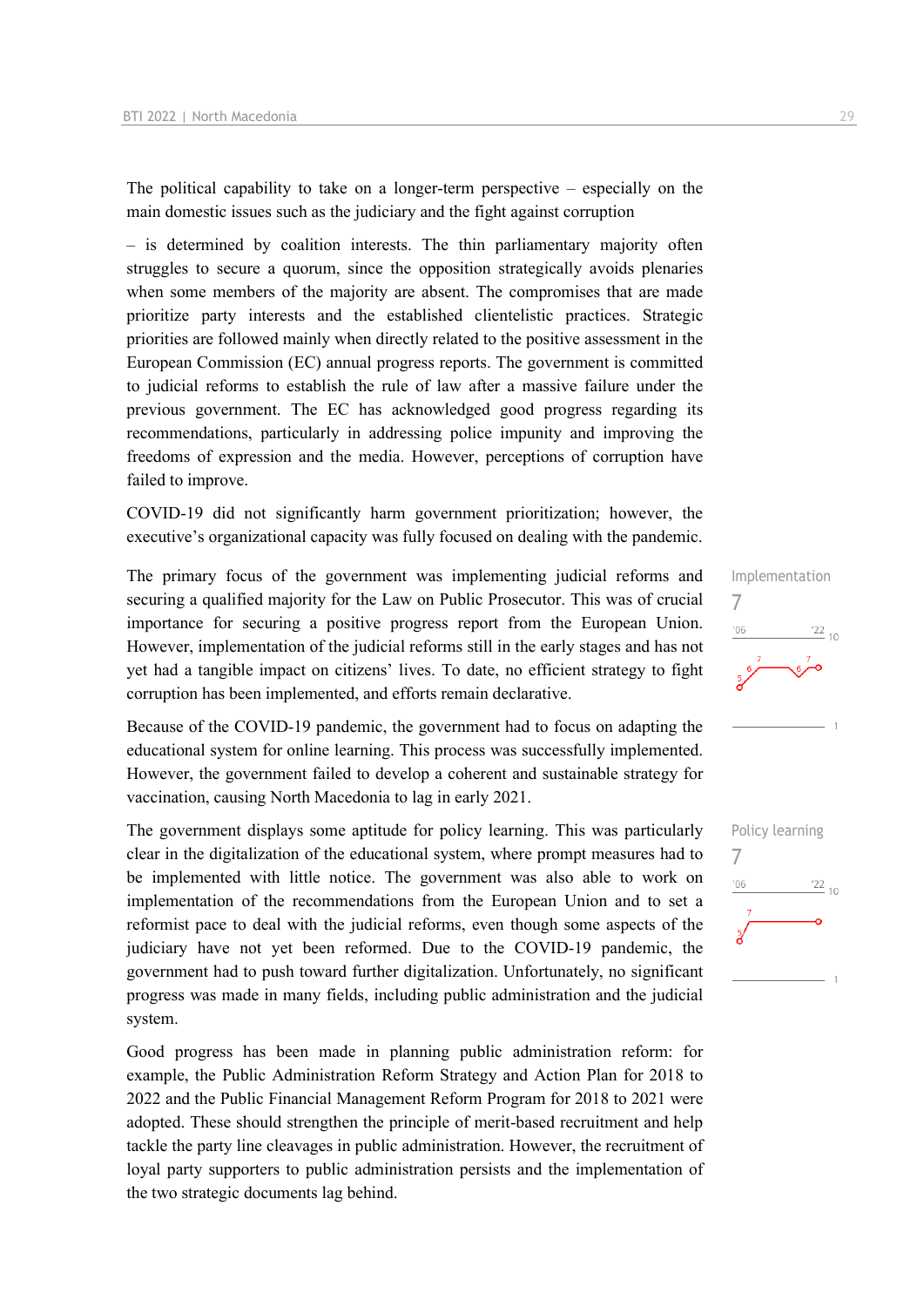The reorganization of the public administration and increases in transparency as part of the Public Administration Reform Strategy were emphasized in 2020, and several projects supported by the European Union are ongoing in achieving these goals. The annual reports that follow the realization of the strategy and the action plan show real progress in achieving better efficiency and transparency, but these results are still far from the optimal level.

Meanwhile, civil society and other stakeholders have become more involved, even if insufficiently, in policymaking since 2017 than during the previous government.

#### **15 | Resource Efficiency**

Despite some progress, the government does not use resources efficiently. A meritbased system is not in place, as patronage practices remain widespread behind a facade of competitive recruitment. Also, the practice of politically motivated dismissals and appointments continued during the period under review.

The overall debt seems manageable but growing. However, public finances still lack transparency. While transparency in planning and implementation has increased, there are still contradictions between planned and actual expenditures. All expenditures by ministers and other state officials, such as travel costs or dinners and lunches, have been made public. There is a trend of decreasing discretionary budgets of government ministers and more focus on responsible and efficient management of public money.

The government was inefficient in using the funds for capital investments, and these funds have been additionally directed to covering the costs of transfers and social care. The state auditor lacks funding and capacity to fully exercise its competencies. Although there is declarative support for further fiscal decentralization, administrative obstacles keep fiscal decentralization lagging behind. The fact that almost all mayors come from the ruling parties lessens the politicization of transfers to municipalities run by the opposition.

The winners of the snap elections in 2020 – the SDSM-led "We can" coalition and BDI – continued their cooperation in the new government. Although policy coordination among coalition partners is smooth, differences between partners remain visible, for example when the SDSM minister of labor and social policy revealed a possible scandal over the misuse of pension fund led by BDI officials. Administrative mechanisms for coordination between ministries exist and have been used especially during the COVID-19 pandemic. Policymaking in many domains seems to have been decentralized, which differs significantly from the centralized and personalist approach of the VMRO-DPMNE-led government (2006- 2016).



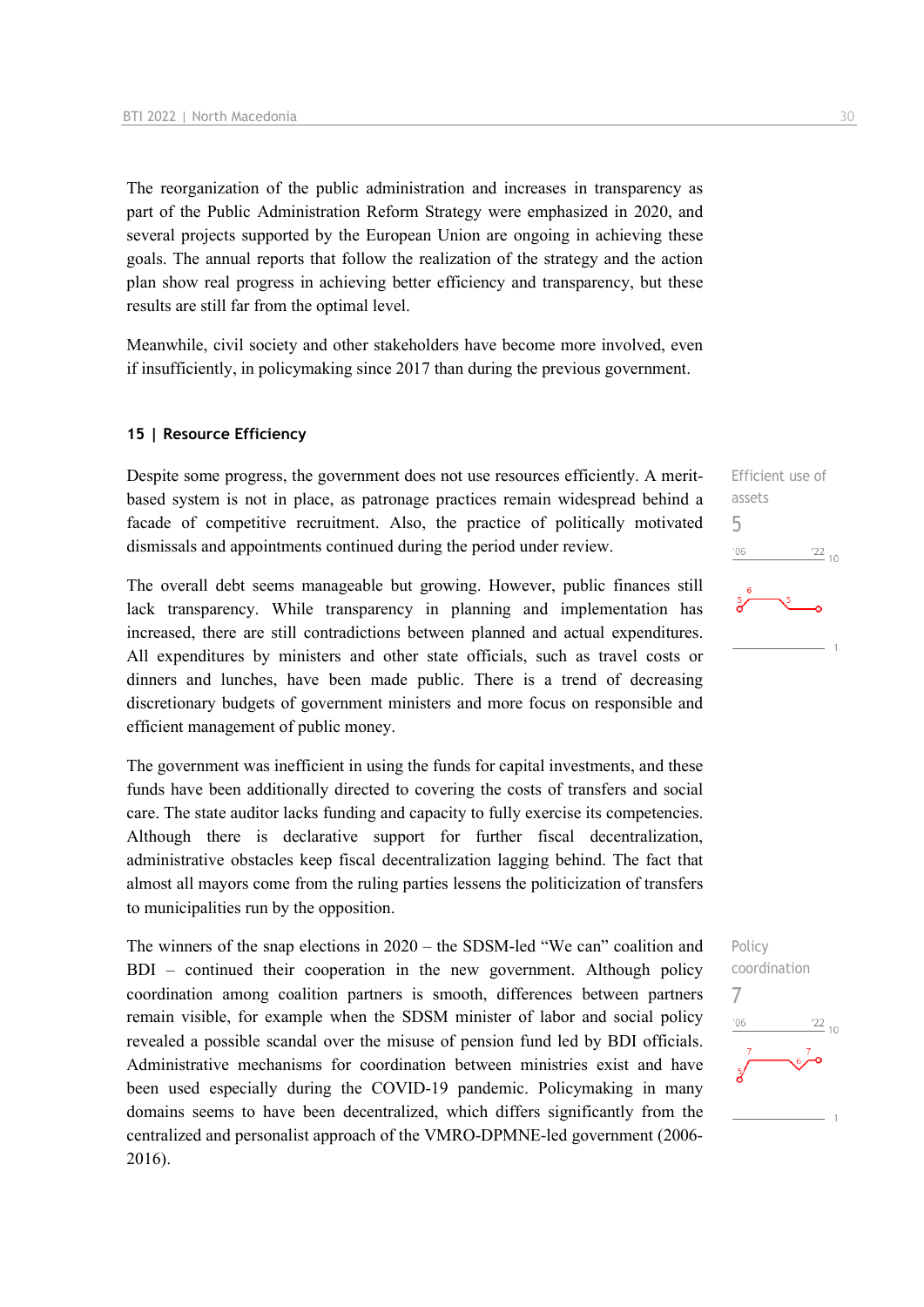In order to achieve a parliamentary majority to pass constitutional amendments for judiciary reforms, SDSM had to make policy goal trade-offs with the opposition and BDI. Given the importance of those areas for the start of EU accession negotiations, it remains to be seen how the reforms passed by parliament will translate into coherent actions.

The fight against corruption remains one of the most urgent issues in North Macedonia. Regulations and institutions to contain corruption – such as the State Commission for the Prevention of Corruption (SCPC) and the State Audit Office – are in place. Both enjoy considerable independence and significantly less government control and pressure than under the previous government. The SCPC has a more independent role and has shown a proactive role in identifying cases of corruption, conflict of interest, and transparency of public procurement. The SCPC also disclosed several cases of misuse of public funds for electoral campaigns.

However, the SCPC lacks personnel and logistic support; the latest recruits, based on commitments from the Ohrid Framework Agreement for a just representation of ethnic groups, failed to meet SCPC's needs adequately. The state paid these public servants, who were mainly employed through BDI's clientelistic schemes, though they never started working effectively.

In August 2020, the government appointed a deputy prime minister responsible for coordinating the fight against corruption, but the efforts so far remain declarative.

#### **16 | Consensus-Building**

Main political actors agree on establishing a stable democracy as a strategic longterm aim. All parties at least verbally agree with the aim of membership in the European Union and NATO (achieved in 2020), although ideas over how to reach this goal vary considerably. Democratic consensus remains hard to achieve. Political debate and the introduction to new legislative agenda are highly polarized; the opposition commonly uses filibustering to block or postpone government proposals.

All the main political actors support the market economy. The previous government tried to diversify international cooperation by reaching out to Russia, China, and India. Their efforts were underlined with the aim to diversify and increase foreign direct investment (FDI). The SDSM-led government has continued with policies that advance market economy but has also tried to improve the social safety net.



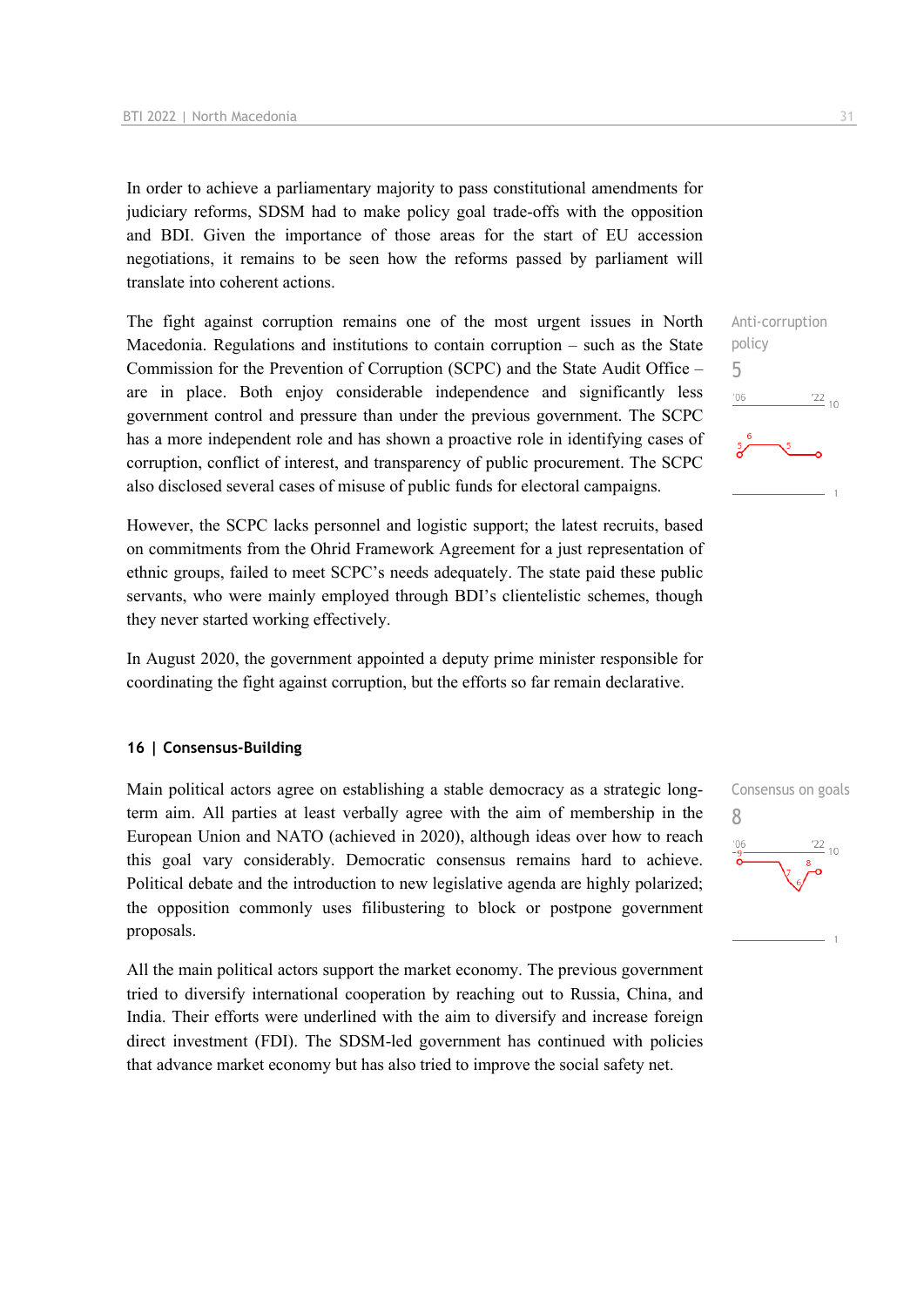The military and police are largely under civilian control, and the new government has declared that it will increase the accountability of civilian intelligence services. The National Liberation Army, the guerrilla group that challenged the state in 2001, was demobilized following the conflict, and most of the organizational structure was transformed into the Democratic Union for Integration (BDI). BDI remained a junior coalition partner in government after the elections in 2016, as it has been for most of the time since 2002.

The state and judiciary institutions effectively managed the "weekend war" involving an armed ethnic Albanian group in May 2015. The resolution of the violent demonstrations in 2017 – when a mob, linked to high officials of VMRO-DPMNE, stormed the parliament building and injured several politicians – will take place through the law of amnesty and legal cases in the courts.

North Macedonia is an ethnically divided society. Given the power-sharing nature of the system, the ethnic cleavage has been salient for political mobilization. With the exception of the SDSM in the last elections and The Left, all political parties appeal primarily to their own ethnic constituency. While this creates a certain stability in the party system, it also keeps ethnic relations fragile. Institutional instruments exist to deescalate the situation – for example, all coalition governments have been multiethnic since 1992, strengthened by an official powersharing mechanism in the Ohrid Framework Agreement (OFA). The implementation of OFA introduced further significant institutional instruments such as equitable representation, minority veto, language rights, and decentralization to improve the status of minority communities. The religious cleavage that is related to the ethnic cleavage only matters for some issues, such as abortion and LGBTQ+ rights.

North Macedonia's legal framework and institutional mechanisms are adequate for civil society participation in policymaking. Good practices have occasionally been implemented when parliamentary committees organize public hearings involving civil society representatives. An example of this is the public debate on primary education reform, which included different actors with opposed positions and approaches.

However, in many areas, the political leadership still fails to consider and accommodate the interest of civil society actors. Over time, some interest groups (chambers of commerce, professional organizations, various health groups) have assumed a stronger public role and become more engaged in policymaking. Others, such as trade unions, have suffered from being closely associated with the government. However, new independent unions have emerged in recent years.

The relationship between the government and civil society is more cooperative compared to the public antagonization of civil society by the VMRO-DPMNE government (2006-2016). However, even though the processes and strategies for

Anti-democratic actors 9  $10$ 





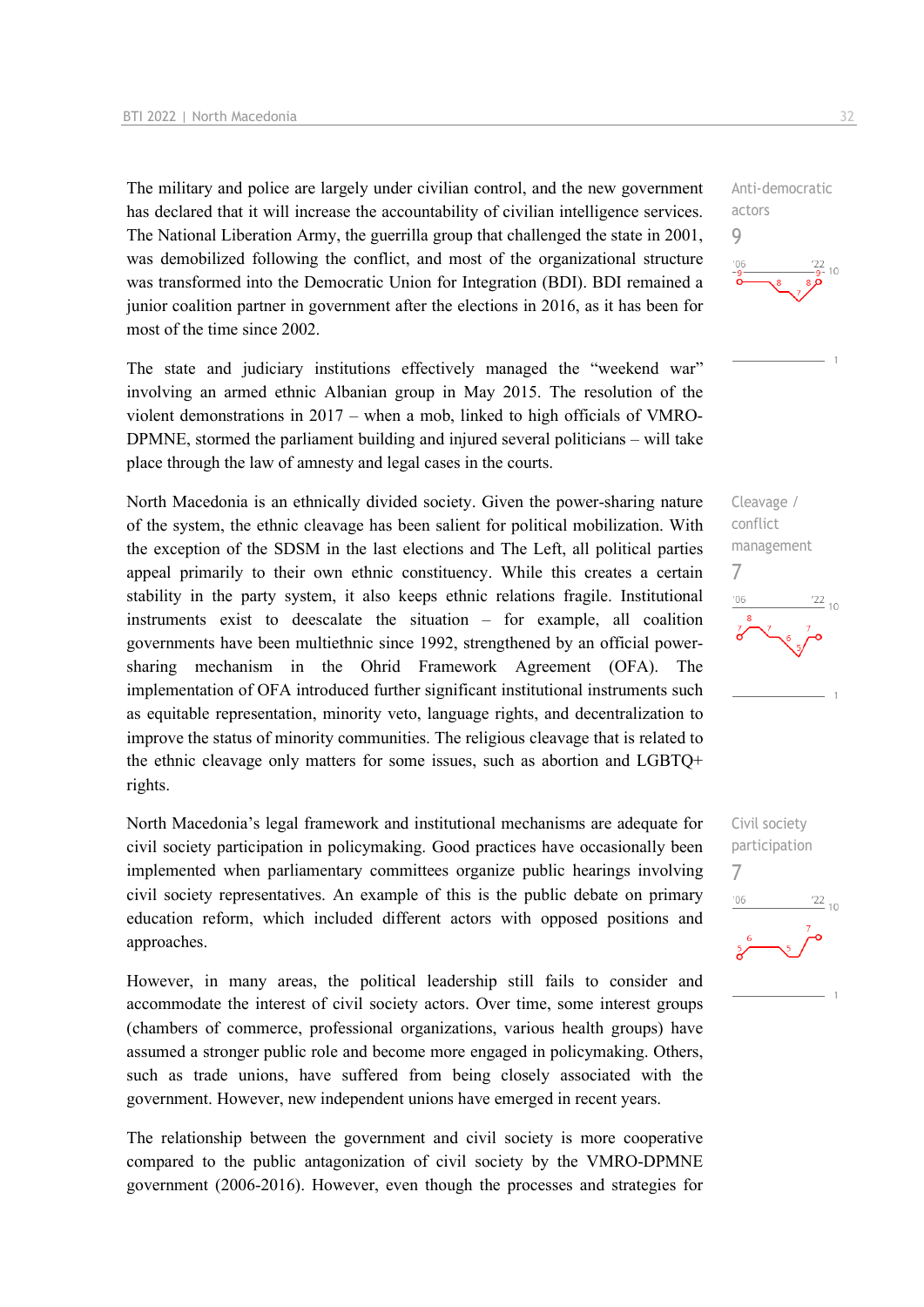collaboration have been introduced, the accommodation of interests of most civil society actors is still lacking.

The "Public Room" sexual harassment case (see "Civil rights") led to strong appeals from the Platform for Gender Equality (a network of 24 civil society organizations) for the government to take action against online harassment. However, this has resulted in merely declarative statements of support.

North Macedonia experienced a brief interethnic conflict in 2001. The inclusion of ethnic minorities in the institutions of government and the decision-making process has been improved, but the conflict remains a locus of political mobilization and interethnic provocations. No major effort has been made for the country to deal with its past. Even though there were very few civilian casualties compared to other conflicts in the Balkans, not all alleged cases of war crimes were investigated. Members of the country's security forces were put on trial by The Hague tribunal. One of them, a former Minister of Interior, was acquitted and serves as a special adviser to Prime Minister Zaev. Another was greeted as a hero after serving a prison sentence and became member of parliament for VMRO-DPMNE. In 2011, the parliament issued an amnesty for war crimes allegedly committed by the members of the National Liberation Army (NLA, an Albanian guerrilla group), which were not processed by The Hague tribunal. In addition, BDI, the political party stemming from NLA, has been included in government since 2002 with one short interruption in 2006-2008. Many of NLA's military personnel have held high state offices, including Talat Dzaferi, the current speaker of the parliament. BDI organizes an annual commemoration of battles and fallen fighters in 2001 and sponsored the opening of a museum dedicated to the NLA in a conflict-affected municipality.

After the violent scenes in the parliament in April 2017 and court proceedings against over 60 individuals, including members of parliament accused of terrorism, the prime minister called for reconciliation when asking for support for the constitutional changes necessary to implement the Prespa Agreement. This resulted in parliament passing a much-disputed Amnesty Law that legally absolved some of the participants of the 2017 mob attack on the legislature. However, a significant number of public intellectuals and members of former protest movements have interpreted these actions as a political deal to pass the constitutional changes and not a genuine attempt at reconciliation and justice.

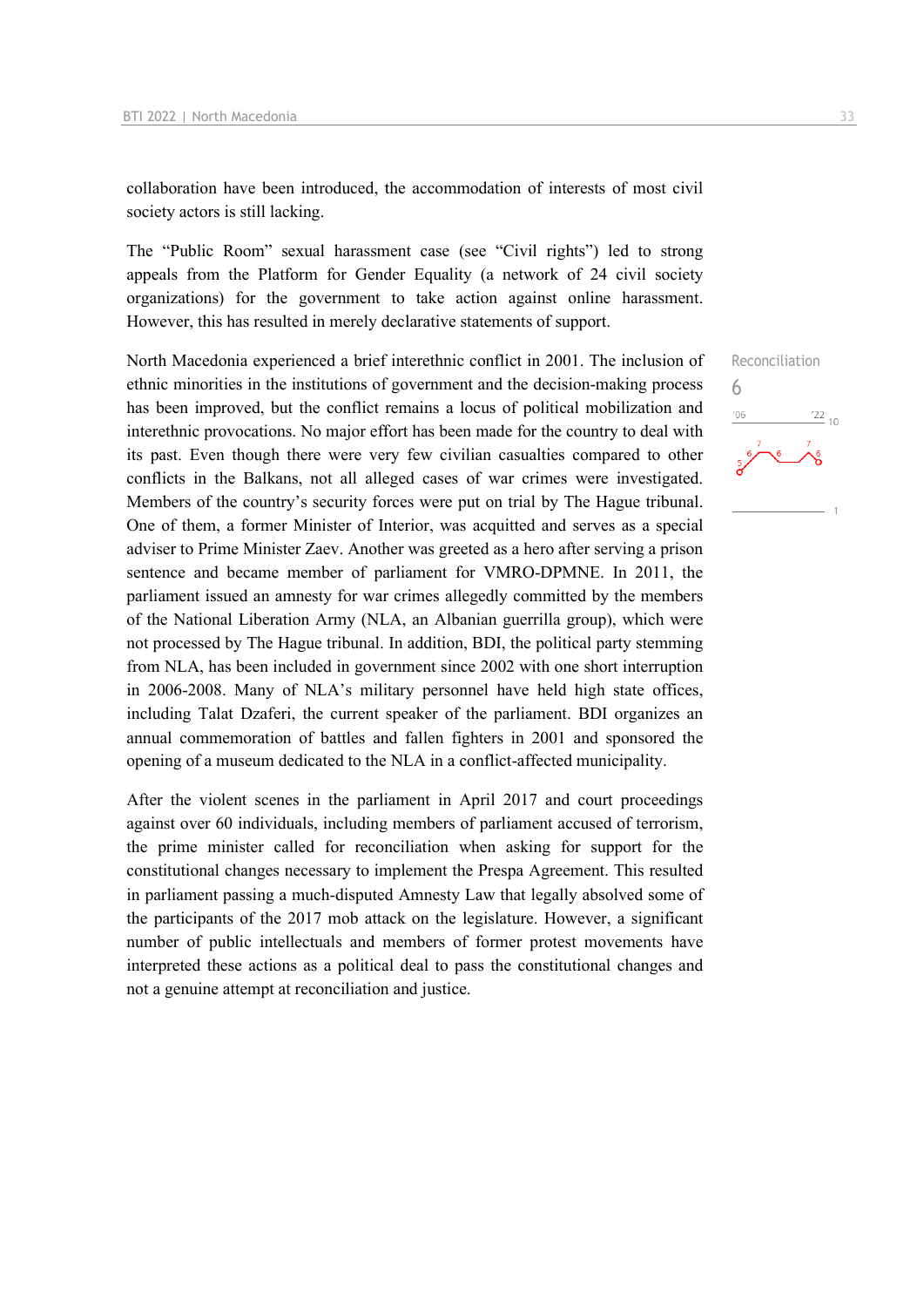#### **17 | International Cooperation**

The government relies extensively on the political and economic support of international actors. Significantly increased attention is paid to using EU funds for structural reforms and asking for assistance in the realization of those reforms. The country is taking a more proactive approach to promoting opportunities for citizens to use available foreign funds. The implementation of the long-term strategy still falls short, mainly because of party interests, political corruption and lack of institutional capacities to operationalize this support.

The COVID-19 pandemic only increased the need for foreign support. Foreign aid greatly helped to strengthen the capacities of the health system and prepare it for the challenges of the pandemic. The European Commission signed a memorandum of understanding (MoU) with North Macedonia to pave the way for the disbursement of €80 million in macro-financial assistance (MFA) - the first MoU signed as part of a  $\epsilon$ 3 billion package that the Commission proposed for ten enlargement and neighborhood partners in response to the economic fallout of the coronavirus pandemic. North Macedonia relies heavily on the EU's COVAX facility to secure immunization of the population. The government relied on this assistance almost exclusively, which delayed the start of the process of immunization.

The United States and the European Union play a very important role in political and social life in North Macedonia, especially in times of crises. The role of the ambassadors of the United States and the permanent representative of the European Union is particularly important as guidance in reforming the society. However, while the government has enjoyed wide international support, adapting international advice and knowledge to domestic realities, especially in terms of reforming the public administration and the judiciary, still falls significantly short.

The government's credibility as a partner in international cooperation dramatically increased during the review period. After the ratification of the Accession Protocol by all member states in February 2019, North Macedonia became the 30th NATO member on March 27, 2020. The Prespa Agreement between Greece and North Macedonia signed on June 12, 2018, as well as the commitments for releasing the tensions with Greece in the following period, has increased the credibility of the country as a cooperative partner willing to find compromises.

The European Union has made an important shift in approach with great appreciation for the politically tough decisions made by the new government. It also appreciates the importance of North Macedonia for the credibility of the European Union's enlargement policy. Even after the Bulgarian veto on starting the accession talks, the government kept the course of cooperation and kept its credibility as a nation dedicated to finding solutions.

Effective use of support 8  $'22$  $10$ 

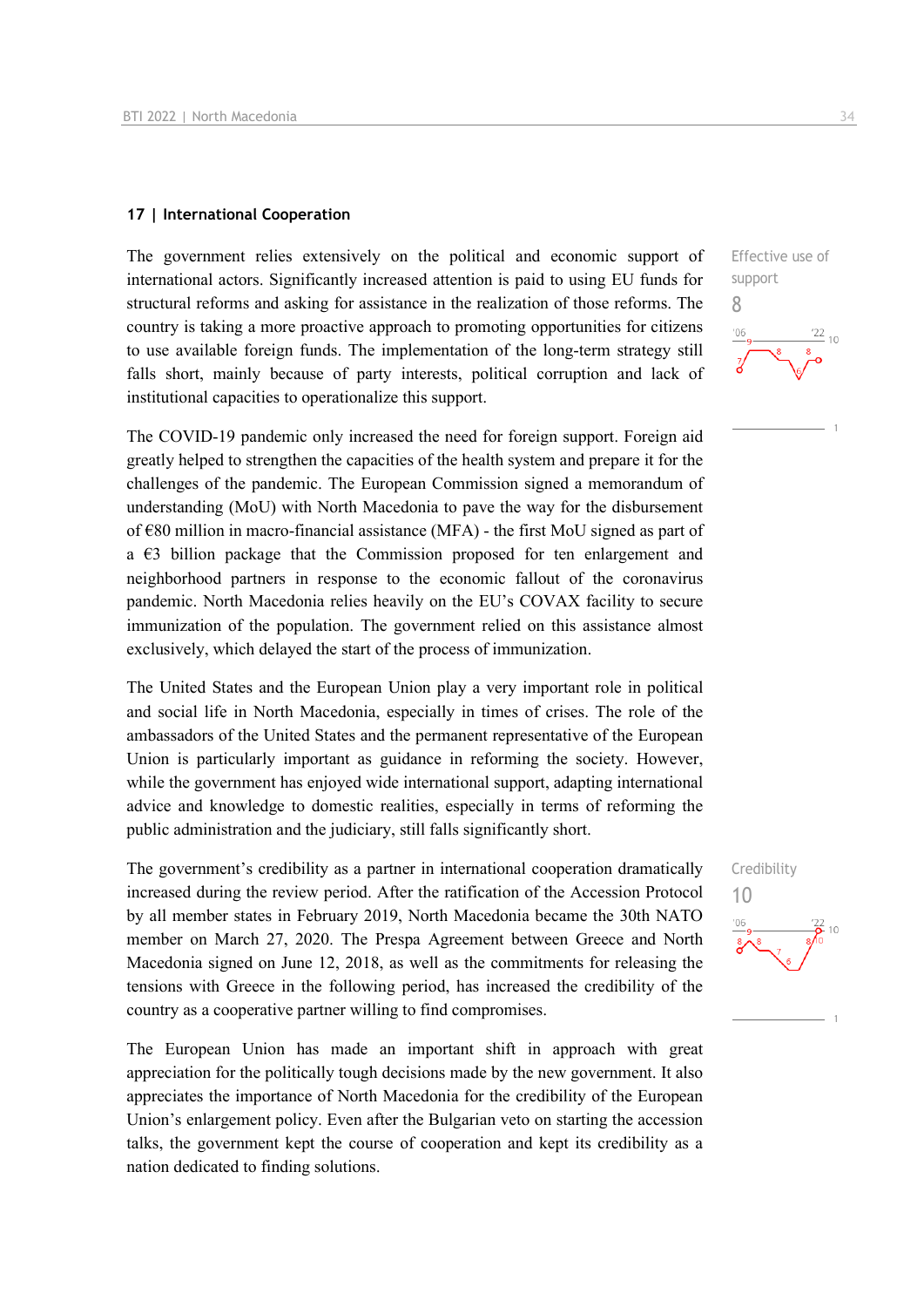The government's full commitment to EU and NATO integration resulted in not considering purchasing the Russian Sputnik V or the Chinese Sinovac and Sinopharm vaccines in earlier stages. Following the delayed start of the vaccination program, domestic criticism has emerged focusing on the great dependence on Western allies without considering other paths.

In addition to the EU and NATO integration processes, the country has ratified the Council of Europe convention on preventing and combating violence against women and domestic violence (also known as the Istanbul Convention) and ministries have taken important steps toward implementing the UN Agenda for Sustainable Development 2030.

North Macedonia continues to play a proactive role in regional cooperation. It participates in the initiative to create a free economic zone with Serbia, Albania, and Kosovo. The "Mini Schengen" Area intends to provide greater opportunities for trade, student exchanges, and encourage EU integration. Mini Schengen citizens will only need an ID card to visit other member states, saving time on border crossings. The World Bank expects the project to save \$3.2 billion. The plans for the area were declared in October 2019 followed by two further meetings in 2019. While COVID-19 slowed down the process, the commitment remains, and the zone was proclaimed on November 9, 2020.

The economic and political cooperation with Greece increased following the Prespa Agreement and commitment to good neighborly relations. Greece supported North Macedonia's EU accession even after the center-right New Democracy, previously opposed to the Prespa Agreement, came to power.

The positive relationship with neighbors resulted in several other initiatives such as a joint government session with Albania, a scheduled joint session with the government of Kosovo (postponed due to the pandemic), and an agreement with Serbia for purchasing 4,680 Pfizer/BioNTech COVID-19 vaccines which helped to start the immunization process in North Macedonia.

The relationship with Bulgaria, however, took a different turn. In the 2017 Treaty of Friendship, the countries committed to finding solutions for their "joint history," and an expert commission of historians from both countries started searching common ground on disputed historical issues. However, in August 2020, Bulgaria laid out its position on historical issues in an "Explanatory Memorandum on the relationship of the Republic of Bulgaria with the Republic of North Macedonia in the Context of the EU Enlargement and Association and Stabilization Process" to 26 EU countries. The document claimed that "ethnic and linguistic engineering has taken place" in North Macedonia since World War II. Bulgaria threatened to veto the start of the accession talks due to "state-sponsored anti-Bulgarian ideology" and "fake Macedonian identity." The government of North Macedonia remained focused on finding a solution even after the Bulgarian veto to accession talks in

 $\stackrel{22}{=}$  10

9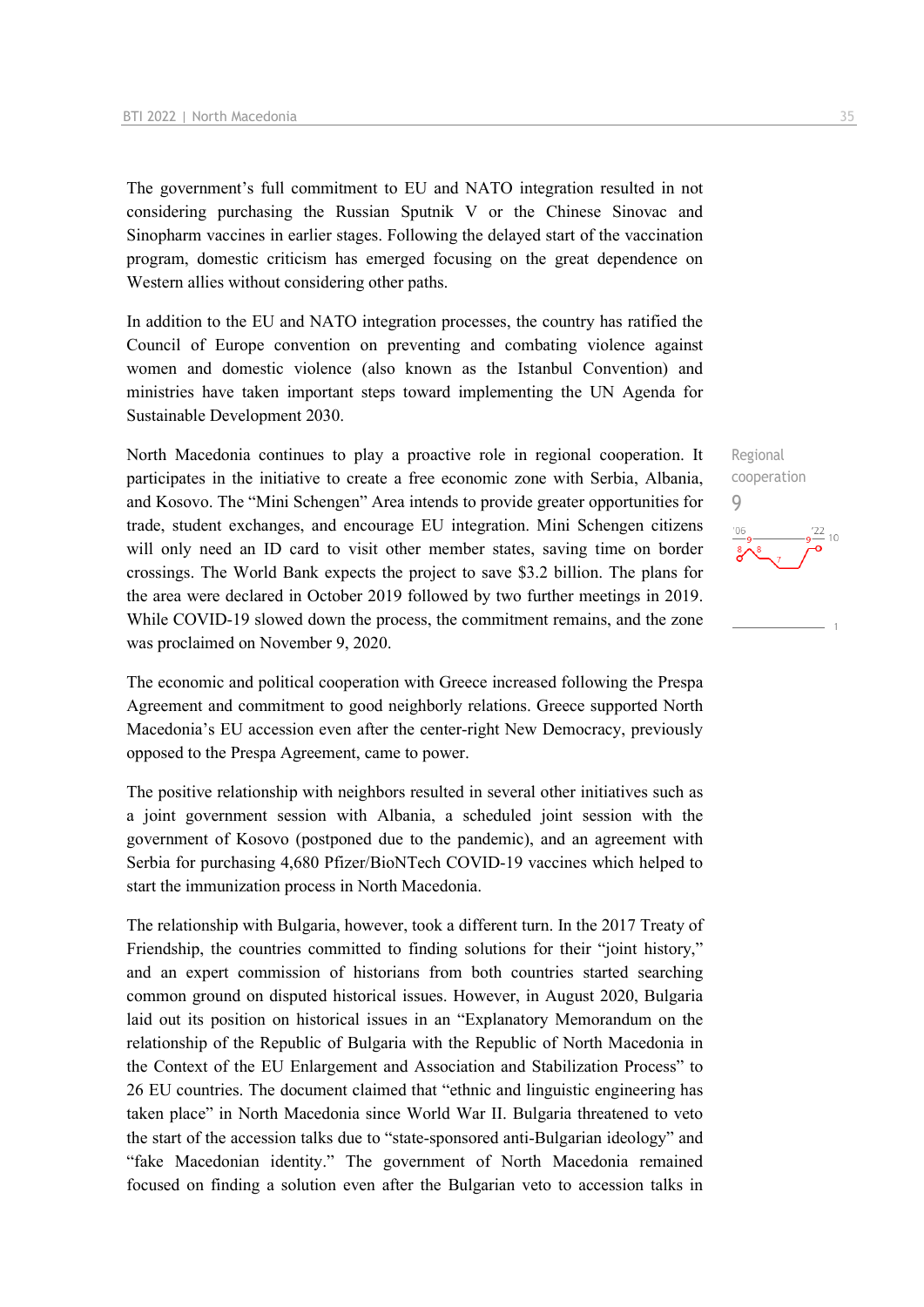December 2020. Vlado Buckovski, a former prime minister, was appointed as a special representative to search for a solution with Bulgaria and an action plan for the implementation of the Treaty of Friendship is under consideration. The commitment for widening economic cooperation remains, and the government moves on with the plans for finishing Corridor 8, a rail and roadway connecting the two countries. Bulgaria faced a series of massive anti-government protests in 2020, and before the parliamentary elections scheduled for April 2021, significant progress was not expected.